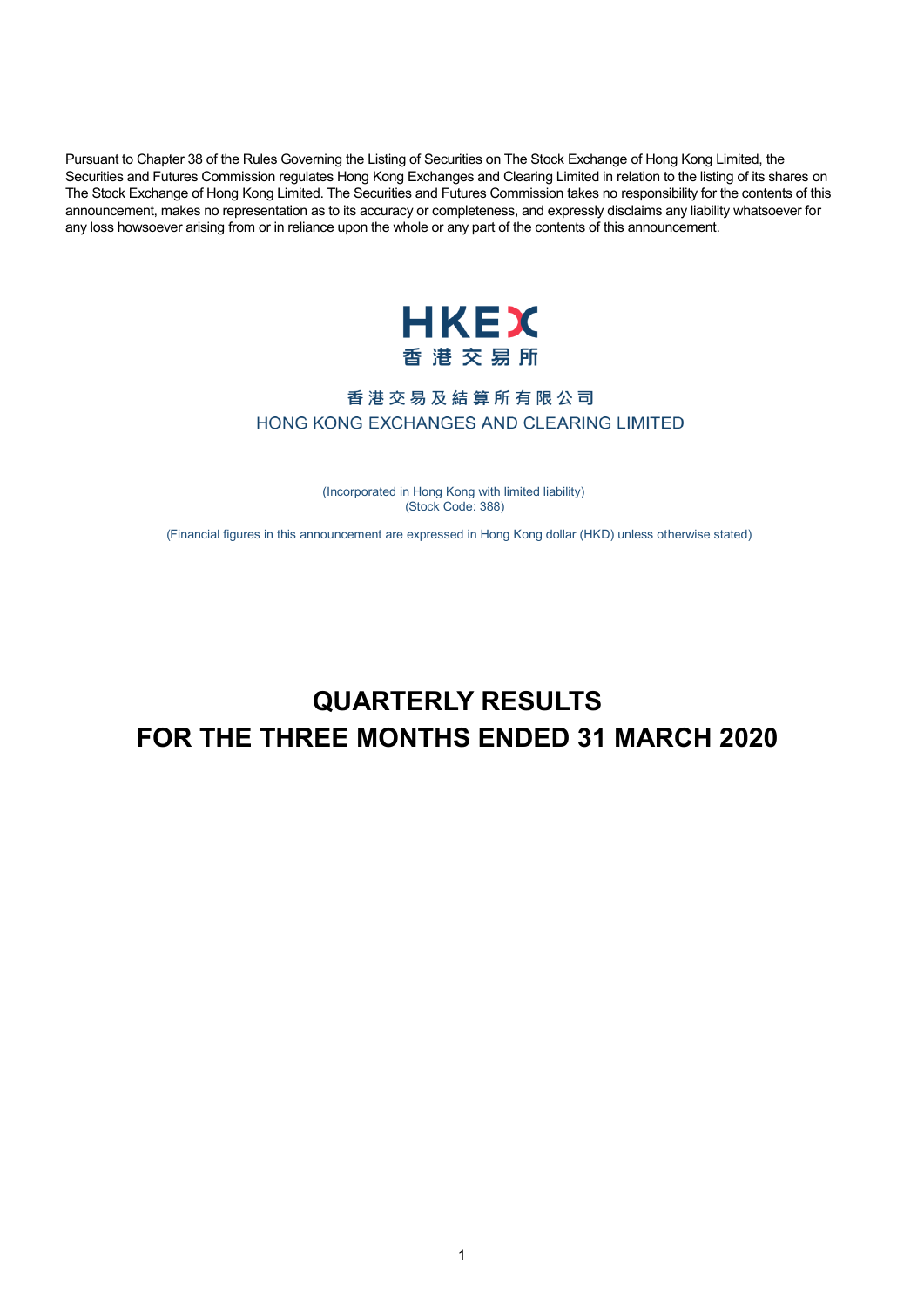## **HIGHLIGHTS**

#### **Charles Li, Chief Executive said:**

"Our focus in these extraordinary times has been on maintaining resilient and fully functioning fair and orderly financial markets. Despite one of the most volatile and uncertain periods in recent times, HKEX core businesses in Cash, Derivatives and Commodities have had a good quarter, reflecting record Stock Connect and Bond Connect quarterly volumes and 39 new company listings, ranking HKEX first in the world for number of IPOs in Q1 2020. We have not been unaffected by the macroeconomic conditions however, with the significant fall in global portfolio valuations impacting our investment income, though we have, and continue to take steps to de-risk our collective investment schemes. We are on track with our Strategic Plan 2019-2021, well-placed to capture future growth opportunities, and fully focused on managing our costs and risks. I am confident that HKEX is well-prepared for the challenges ahead of us."

## **Strategic Highlights**

 $\overline{a}$ 

- Hong Kong's initial public offering (IPO) market ranked first globally by number of IPOs in Q1<sup>1</sup> 2020 (39 new company listings) and fourth globally by IPO funds raised (\$14.4 billion)
- Southbound Trading Investor Identification Regime was successfully rolled out on 13 January 2020, facilitating enhanced orderly operation and regulation of Stock Connect
- Bond Connect ADT reached a record quarterly high of RMB19.3 billion, more than triple that of Q1 2019
- Cash Market Volatility Control Mechanism (VCM) Phase 1 enhancement, covering expanded VCM stock coverage and tiered triggering thresholds, will be launched on 11 May 2020
- HKEX welcomed its first Iron Ore Futures Exchange Traded Fund (ETF) in March, another important step in building a diverse ETF ecosystem in Hong Kong
- HKEX is working closely with the HKSAR Government to introduce stamp duty waiver on stock transfers paid by ETF Market Makers when creating and redeeming ETF units, as proposed in the 2020-21 Budget delivered by the Hong Kong Financial Secretary in February
- A number of further initiatives and innovations during the quarter were implemented including the introduction of a virtual IPO ceremony option for newly listed issuers; and HKEX's elevation to World Economic Forum Strategic Partner

## **Business Continuity and Operational Resilience**

HKEX as both a listed company, and operator of regulated exchanges and central clearing counterparties, recognises the important role it plays as corporate and in global financial markets. In response to the COVID-19 outbreak, the following measures have been adopted:

- Focused programmes to minimise contagion risk to staff and customers; and full function and continuation of operations. All critical services have remained operational with no material impact to service levels
- Adoption of an established and comprehensive business continuity planning (BCP) and operational framework to ensure service resiliency, availability and stability across HKEX platforms
- The LME successfully transitioned trading on the Ring to electronic pricing platform, temporarily
- Operational processes have remained resilient and robust, responding to increased market volatility, demands on counterparty risk and the smooth execution of settlement activity

<sup>1</sup>  $Q1$  = first quarter,  $Q2$  = second quarter,  $Q3$  = third quarter,  $Q4$  = fourth quarter,  $1H$  = first half,  $2H$  = second half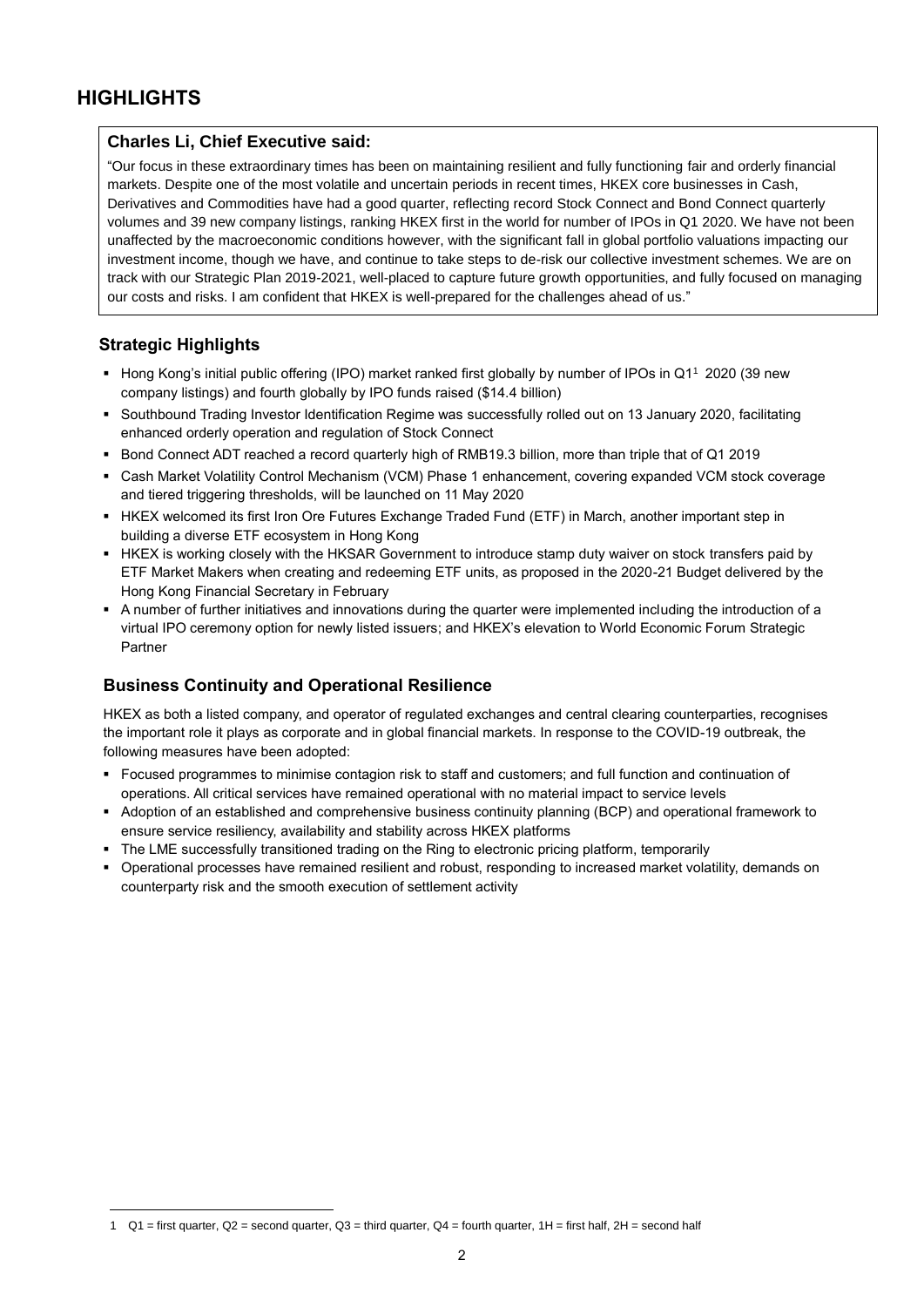## **Financial Highlights**

- Q1 2020 revenue and other income was 7 per cent lower than Q1 2019 (7 per cent higher than Q4 2019)
	- Core business revenue was up 19 per cent against Q1 2019, driven by a 20 per cent increase in headline ADT, resulting in an increase in trading and clearing fees
	- Q1 2020 Stock Connect revenue and other income reached a record quarterly high of \$404 million, up 74 per cent on Q1 2019. Northbound and Southbound ADT reached quarterly highs of RMB78.0 billion and \$21.6 billion respectively
	- Net investment loss was \$47 million (Q1 2019: income of \$882 million) due, predominantly to the macro-driven impact on the fair value of collective investment schemes
- Operating expenses were 6 per cent higher than Q1 2019 (11 per cent lower than Q4 2019), attributable to annual payroll adjustments and increased headcount arising from the acquisition of BayConnect Technology Company Limited (BayConnect) in June 2019, and higher professional fees incurred for strategic projects and other business initiatives
- **EBITDA<sup>2</sup>** margin was 74 per cent, 3 per cent lower than Q1 2019 (5 per cent higher than Q4 2019)
- Profit attributable to shareholders was \$2,262 million, 13 per cent lower than Q1 2019 (14 per cent higher than Q4 2019)

## **Key Financials**

|                                     | Q1 2020 | Q1 2019 |        |
|-------------------------------------|---------|---------|--------|
|                                     | \$m     | \$m     | Change |
| Revenue and other income            |         |         |        |
| Core business revenue               | 4,056   | 3,406   | 19%    |
| Net Investment (loss)/income        | (47)    | 882     | N/A    |
|                                     | 4,009   | 4,288   | (7%)   |
| Operating expenses                  | 1,025   | 970     | 6%     |
| <b>EBITDA</b>                       | 2,984   | 3,318   | (10%)  |
| Profit attributable to shareholders | 2,262   | 2,608   | (13%)  |
| Basic earnings per share            | \$1.80  | \$2.09  | (14%)  |

## **Key Market Statistics**

|                                                                              | Q1 2020 | Q1 2019 | Change |
|------------------------------------------------------------------------------|---------|---------|--------|
| ADT of equity products traded on the Stock Exchange (\$bn)                   | 103.4   | 74.3    | 39%    |
| ADT of DWs, CBBCs and warrants traded on the Stock Exchange (\$bn)           | 17.5    | 26.8    | (35%)  |
| ADT traded on the Stock Exchange (Headline ADT) (\$bn)                       | 120.9   | 101.1   | 20%    |
| ADT of Northbound Trading of Stock Connect (RMBbn)                           | 78.0*   | 38.5    | 103%   |
| ADV of derivatives contracts traded on the Futures Exchange ('000 contracts) | 761*    | 659     | 15%    |
| ADV of stock options contracts traded on the Stock Exchange ('000 contracts) | 537     | 528     | 2%     |
| Chargeable $ADV3$ of metals contracts traded on the LME ('000 lots)          | 682     | 611     | 12%    |
| ADT of Bond Connect (RMBbn)                                                  | $19.3*$ | 5.9     | 227%   |
| $*$ Nouveaux and an extent think in $\Omega$ 4.3030                          |         |         |        |

New record quarterly high in Q1 2020

 $\overline{a}$ 2 For the purposes of this announcement, EBITDA is defined as earnings before interest expenses and other finance costs, taxation, depreciation and amortisation. It excludes the Group's share of results of the joint ventures.

<sup>3</sup> Chargeable ADV excludes administrative trades (Admin Trades) and other non-chargeable trades. Admin Trades were introduced in 2017 to meet requirements resulting from Markets in Financial Instruments Directive (MiFID) II.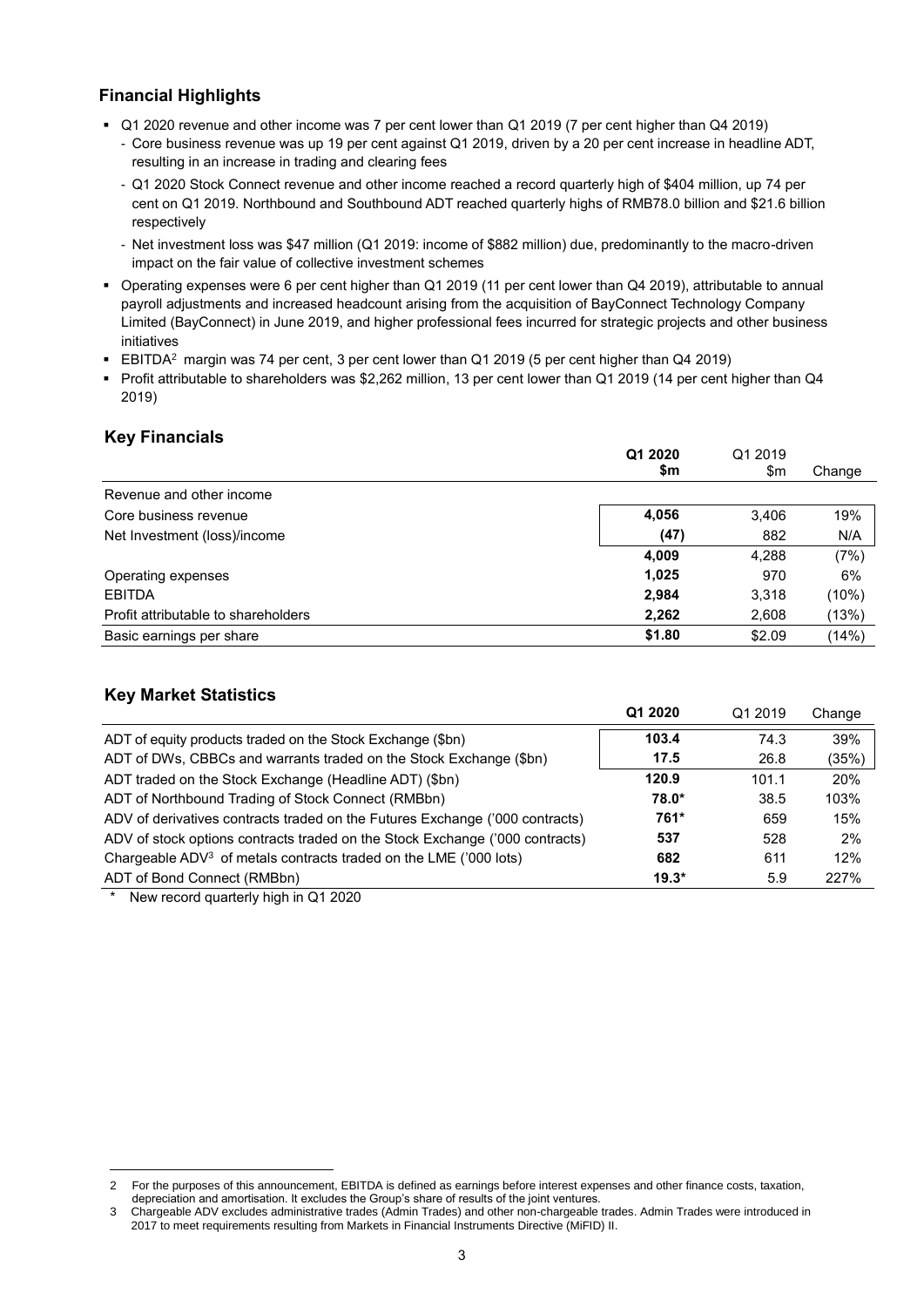## **BUSINESS REVIEW**

## **Overview**



#### *Figure 1<sup>4</sup>– Market activity and Group's 5 revenue and other income/(loss)*

HKEX's Cash, Derivatives and Commodities businesses demonstrated their robustness and resiliency, performing well in Q1 2020, despite the volatile economic and market conditions, and the global COVID-19 outbreak. Headline ADT $6$  rose to \$120.9 billion, 57 per cent and 20 per cent above Q4 2019 and Q1 2019 respectively. Stock Connect saw record quarterly revenue and other income in Q1 2020, with Northbound and Southbound Trading volumes reaching record quarterly highs. With the increased volatility in global markets, trading volumes in the Derivatives and Commodities Markets also registered moderate growth in Q1 2020 compared with Q1 2019. Despite the market uncertainties, HKEX welcomed 39 new company listings in Q1 2020, leading the global exchanges by number of IPOs.

Notwithstanding the higher trading volumes, revenue and other income for Q1 2020 was 7 per cent lower than Q1 2019, as the increase in trading and clearing fees was more than offset by the fair value losses on collective investment schemes of \$521 million (which saw record gains of \$390 million in Q1 2019) due to the sharp sell-off in both global equities and fixed income markets, especially in the month of March. That said, compared with Q4 2019, revenue and other income in Q1 2020 was strongly up 7 per cent, driven by the stronger trading volumes.

Operating expenses increased by 6 per cent against Q1 2019, but were 11 per cent lower than Q4 2019. Compared with Q1 2019, the increase was attributable to annual payroll adjustments and increased headcount arising from the acquisition of BayConnect in June 2019, and higher professional fees incurred for strategic projects and other business initiatives.

In response to continued uncertainties in market and economic conditions caused by the global COVID-19 outbreak, while the Group is maintaining its focus on pursuing initiatives under the Strategic Plan 2019-2021, a more prudent approach to expenditure control and risk management is being adopted. In addition, de-risking actions have been taken on the collective investment schemes in line with changes in market conditions. These measures will be kept under review and revised as market and economic conditions evolve over the coming months.

 $\overline{a}$ 

Includes revenue and sundry income

<sup>5</sup> HKEX and its subsidiaries, which include The Stock Exchange of Hong Kong Limited (SEHK or the Stock Exchange), Hong Kong Futures Exchange Limited (HKFE or the Futures Exchange), Hong Kong Securities Clearing Company Limited (HKSCC), HKFE Clearing Corporation Limited (HKCC), The SEHK Options Clearing House Limited (SEOCH), OTC Clearing Hong Kong Limited (OTC Clear), The London Metal Exchange (LME), LME Clear Limited (LME Clear) and other subsidiaries

<sup>6</sup> ADT of equity products, Derivative Warrants (DWs), Callable Bull/Bear Contracts (CBBCs) and warrants traded on the Stock Exchange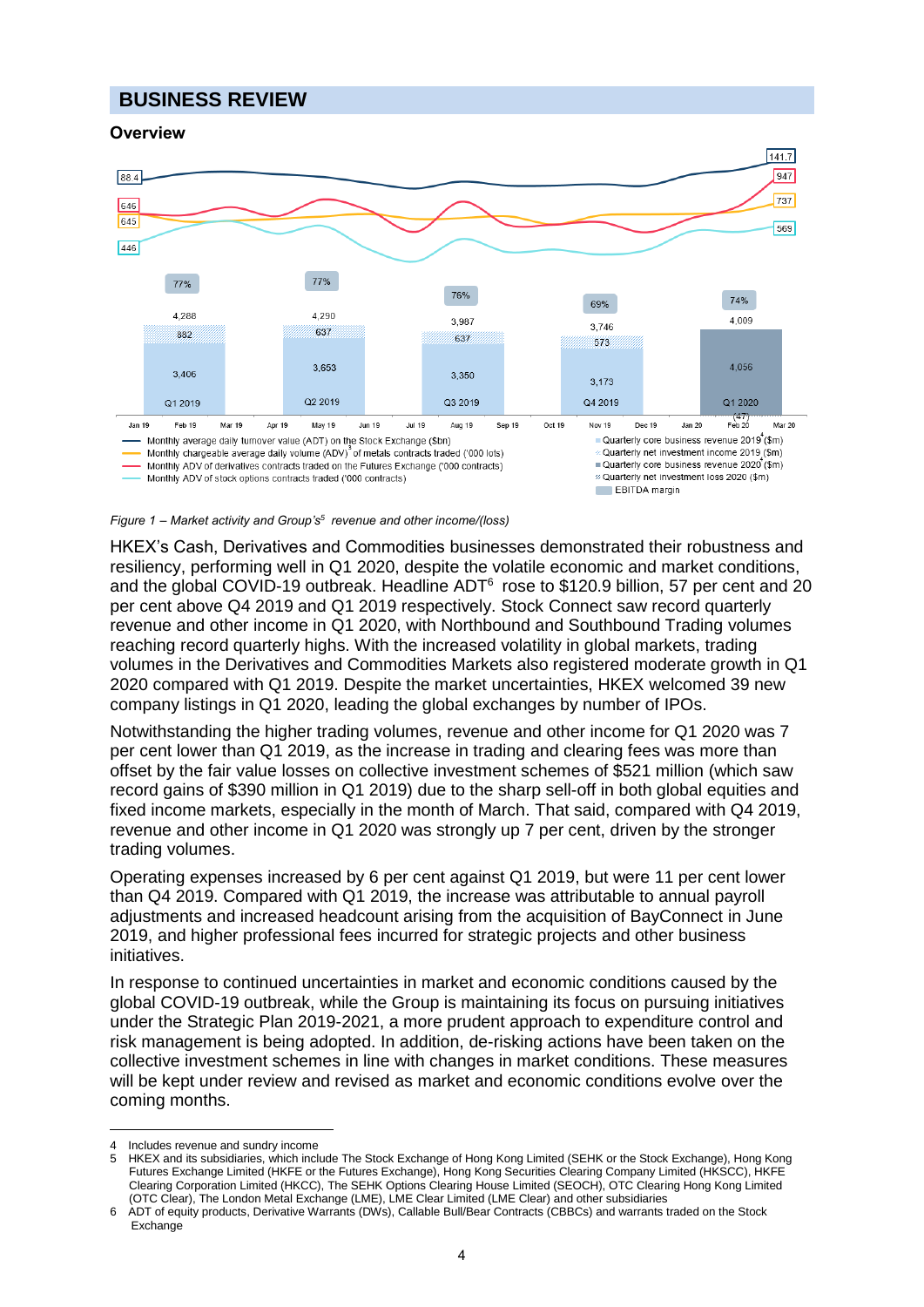## **Business Update and Analysis of Results by Operating Segment**

|                                         | Q1 2020                                      |                      | Q1 2019                               |                      |
|-----------------------------------------|----------------------------------------------|----------------------|---------------------------------------|----------------------|
|                                         | <b>Revenue</b><br>and other<br>income<br>\$m | <b>EBITDA</b><br>\$m | Revenue<br>and other<br>income<br>\$m | <b>EBITDA</b><br>\$m |
| Results by segment:                     |                                              |                      |                                       |                      |
| Cash                                    | 1,162                                        | 1,027                | 915                                   | 767                  |
| <b>Equity and Financial Derivatives</b> | 898                                          | 741                  | 862                                   | 710                  |
| Commodities                             | 403                                          | 238                  | 349                                   | 189                  |
| Post Trade                              | 1,752                                        | 1,535                | 1,475                                 | 1,267                |
| Technology                              | 212                                          | 143                  | 171                                   | 121                  |
| Corporate Items                         | (418)                                        | (700)                | 516                                   | 264                  |
|                                         | 4,009                                        | 2,984                | 4.288                                 | 3,318                |

## **Cash Segment**

## **Analysis of Results**

Trading fees increased by \$212 million (45 per cent), more than the 39 per cent rise in equity products ADT. This was primarily due to more trading days and record fees from Stock Connect Northbound Trading. Trading tariffs rose by 26 per cent, in line with the increase in the number of trades of equity products.

Stock Exchange listing fees dropped by \$7 million, attributable to an \$11 million decrease in initial listing fees from fewer forfeitures, partly offset by an increase in annual listing fees of \$4 million from a higher number of listed companies.

Operating expenses decreased by 9 per cent due to lower allocated costs of the Listing Division to this segment. This reflects the decrease in listing fees from equities, compared with the increase in listing fees from DWs and CBBCs, which



the Equity and Financial Derivatives segment)

are under the Equity and Financial Derivatives segment.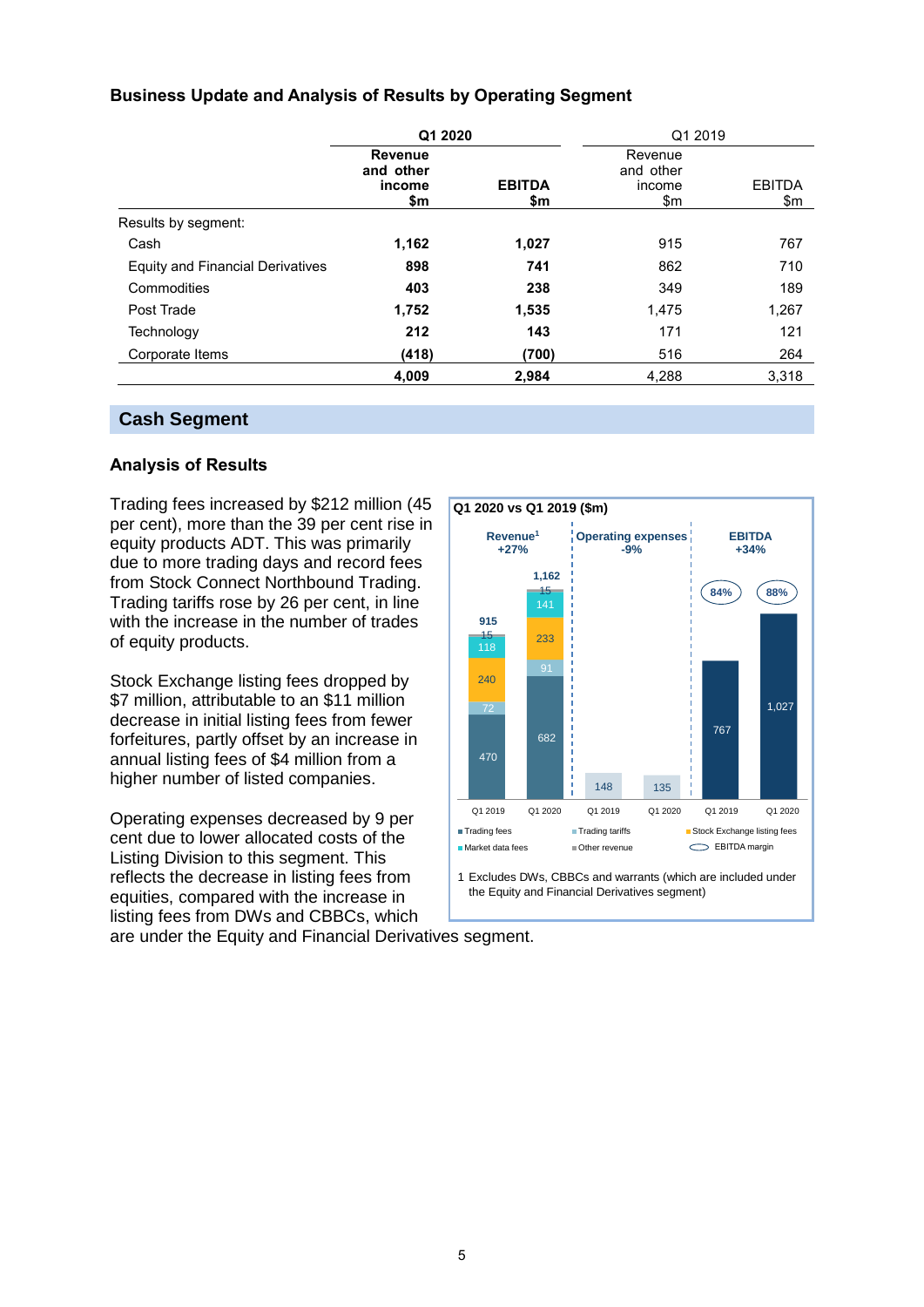## **Business Update**

Financial markets have been significantly impacted by the global COVID-19 outbreak. Nevertheless, amid heightened volatility in the global markets, the Hong Kong Cash Market performed resiliently, with headline ADT reaching \$120.9 billion in Q1 2020, an increase of 57 per cent against Q4 2019 and 20 per cent against Q1 2019.

Stock Connect experienced strong twoway flow in Q1 2020 with record quarterly turnover in both Northbound and Southbound Trading. ADT of Northbound Trading of RMB78.0 billion was 57 per cent higher than the previous record achieved in Q2 2019, and ADT of Southbound Trading of \$21.6 billion was 10 per cent higher than the previous record achieved in Q1 2018. In addition, Northbound Trading turnover reached the second highest daily record at RMB113.4 billion on 28 February 2020, and Southbound Trading turnover reached a daily record high of \$46.3 billion on 19 March 2020. As a result, Stock Connect generated record quarterly revenue and other income of \$404 million (Q1 2019: \$232 million), of which \$319 million (Q1 2019: \$168 million) arose from trading and clearing activities.

|                                                                                                                                                                                                                                                                                                                                                                                                      | Q1                |       |  |
|------------------------------------------------------------------------------------------------------------------------------------------------------------------------------------------------------------------------------------------------------------------------------------------------------------------------------------------------------------------------------------------------------|-------------------|-------|--|
|                                                                                                                                                                                                                                                                                                                                                                                                      | 2020              | 2019  |  |
| ADT of equity products traded on<br>the Stock Exchange <sup>1,2</sup> (\$bn)                                                                                                                                                                                                                                                                                                                         | 103.4             | 74.3  |  |
| ADT of Northbound Trading -<br>Shanghai-Hong Kong Stock<br>Connect <sup>2</sup> (RMBbn)                                                                                                                                                                                                                                                                                                              | 33.9 <sup>4</sup> | 20.7  |  |
| ADT of Northbound Trading -<br>Shenzhen-Hong Kong Stock<br>Connect <sup>2</sup> (RMBbn)                                                                                                                                                                                                                                                                                                              | 44.1 <sup>4</sup> | 17.8  |  |
| ADT of Bond Connect (RMBbn)                                                                                                                                                                                                                                                                                                                                                                          | 19.3 <sup>4</sup> | 5.9   |  |
| Average daily number of trades of<br>equity products traded on the<br>Stock Exchange <sup>1,2</sup> ('000)                                                                                                                                                                                                                                                                                           | 1,553             | 1,254 |  |
| Number of newly listed companies                                                                                                                                                                                                                                                                                                                                                                     |                   |       |  |
| on the Main Board <sup>3</sup>                                                                                                                                                                                                                                                                                                                                                                       | 37                | 38    |  |
| Number of newly listed                                                                                                                                                                                                                                                                                                                                                                               |                   |       |  |
| companies on GEM                                                                                                                                                                                                                                                                                                                                                                                     | $\mathbf{2}$      | 5     |  |
| Total equity funds raised                                                                                                                                                                                                                                                                                                                                                                            |                   |       |  |
| - IPOs (\$bn)                                                                                                                                                                                                                                                                                                                                                                                        | 14.4              | 21.2  |  |
| - Post-IPO (\$bn)                                                                                                                                                                                                                                                                                                                                                                                    | 80.7              | 22.2  |  |
| Number of companies listed on<br>the Main Board at 31 Mar<br>Number of companies listed on                                                                                                                                                                                                                                                                                                           | 2,096             | 1,959 |  |
| GEM at 31 Mar                                                                                                                                                                                                                                                                                                                                                                                        | 377               | 387   |  |
| Number of trading days                                                                                                                                                                                                                                                                                                                                                                               | 62                | 60    |  |
| 1 Excludes \$17.5 billion (Q1 2019: \$26.8 billion) of ADT of DWs,<br>CBBCs and warrants (which are included under the Equity and<br>Financial Derivatives segment) and includes \$12.9 billion (Q1<br>2019: \$7.5 billion) of ADT of Southbound Trading under<br>Shanghai-Hong Kong Stock Connect and \$8.7 billion <sup>4</sup> (Q1 2019:<br>\$4.3 billion) under Shenzhen-Hong Kong Stock Connect |                   |       |  |
| 2 Includes buy and sell trades under Stock Connect                                                                                                                                                                                                                                                                                                                                                   |                   |       |  |
| 3 Includes 2 transfers from GEM (Q1 2019: 6)                                                                                                                                                                                                                                                                                                                                                         |                   |       |  |
| 4 New record quarterly high in Q1 2020                                                                                                                                                                                                                                                                                                                                                               |                   |       |  |

**Key Market Indicators**

## On 13 January 2020, the investor

identification regime for Southbound Trading was successfully launched, facilitating enhanced market surveillance and orderly operation of Stock Connect.

On 6 March 2020, HKEX announced the proposed implementation details of the enhancements to the Pre-opening Session (POS) and Volatility Control Mechanism (VCM) in the Hong Kong Cash Market. The target launch date of the enhanced POS is Q4 2020. VCM enhancement will adopt a two-phase implementation approach. Phase 1 enhancement, which includes further securities coverage expansion and tiered triggering thresholds, will be launched on 11 May 2020. Phase 2 enhancement, which allows multiple triggers, is subject to market operations' review, to be conducted six months after the launch of Phase 1. To facilitate market participants' understanding of the implementation details of the two initiatives and to prepare for the launch, a designated POS and VCM information centre has been set up in the HKEX website.

ADT of Exchange Traded Products (ETPs), which includes ETFs and Leveraged and Inverse Products (L&I Products), rose to \$7.8 billion in Q1 2020 (Q1 2019: \$4.6 billion), signifying growing market interest in ETPs. In particular, ADT of L&I Products more than quintupled from \$297 million in Q1 2019 to \$1.6 billion in Q1 2020, a quarterly record high since the launch of L&I Products in 2016. On 19 March 2020, L&I Products reached a daily record high turnover of \$4.0 billion. In addition, the first Iron Ore Futures ETF was listed on the Stock Exchange on 27 March 2020.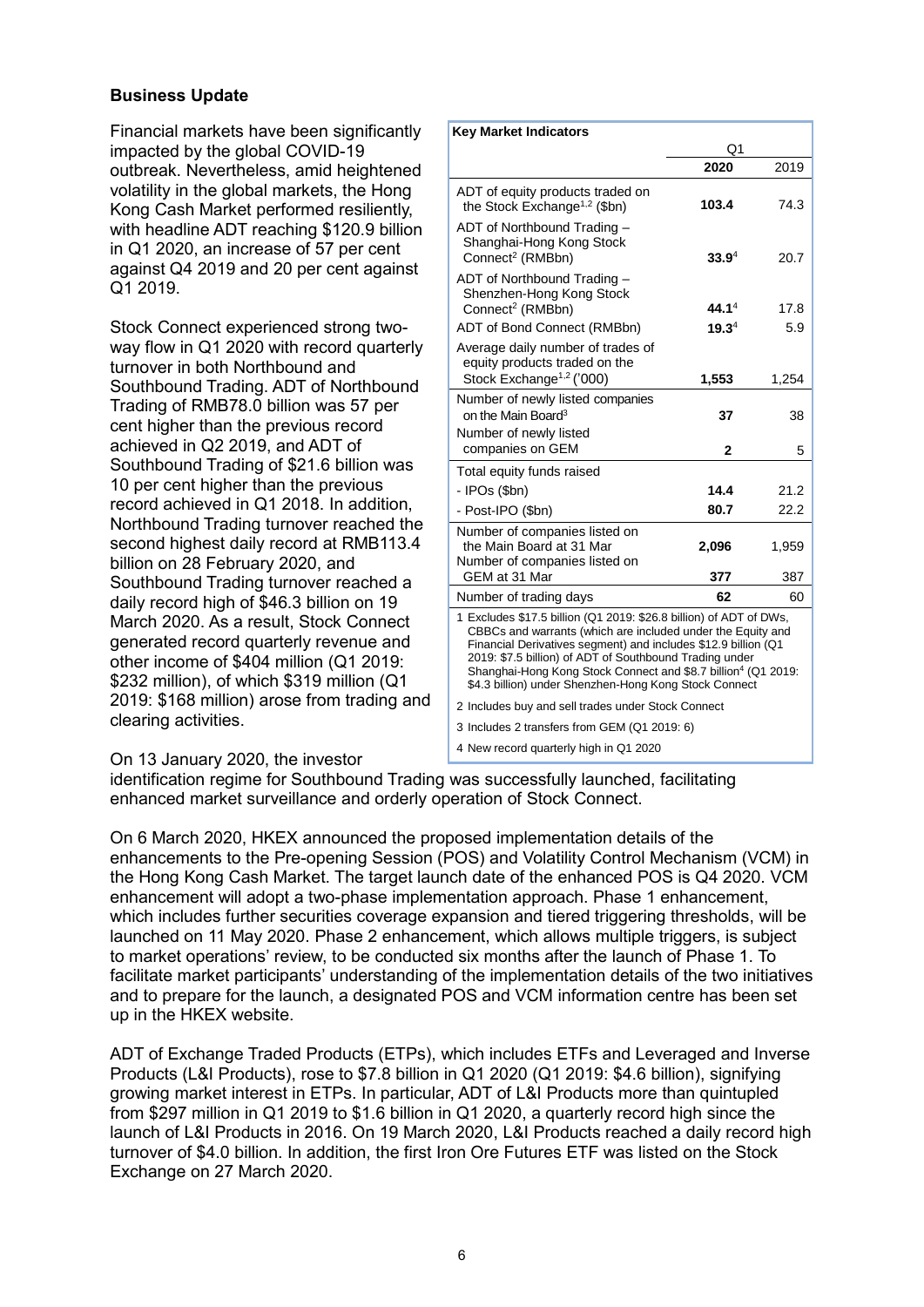Hong Kong continues to thrive as a popular destination for issuers. In Q1 2020, HKEX welcomed 39 listed companies (including one new biotech company listed under Chapter 18A), raising a total of \$14.4 billion. Despite the global COVID-19 outbreak, Hong Kong ranked first globally<sup>7</sup> by number of IPOs and fourth globally<sup>7</sup> by IPO funds raised.

During Q1 2020, HKEX expanded its outreach and engagement with issuers and market participants through various digital channels, conducting its first "virtual listing ceremony" on 23 March 2020. This innovation received positive market feedback and is now available for new issuers listing on our markets.

In Q1 2020, Bond Connect saw a substantial increase in both trading volumes and the number of investors, partly attributable to the recent inclusion of Chinese government bonds into the JPMorgan Government Bond Index-Emerging Markets indices from 28 February 2020. ADT rose to RMB19.3 billion in Q1 2020, more than triple that of Q1 2019 (RMB5.9 billion), with a new daily record turnover of RMB36.9 billion on 19 March 2020. As of the end of March 2020, Bond Connect had expanded its coverage globally, with a total of 1,818 approved institutional investors, up 14 per cent from 1,601 as of 31 December 2019.

In March 2020, Bond Connect started to support special settlement cycles and recycling settlement. Special settlement cycles allow investors across different regions in the world with different local holiday arrangements to settle trades on T+4 and beyond, mitigating operational risks. Recycling settlement service allows investors to opt for recycling settlement within the next three business days following the original contracted settlement date should a trade fails to settle on schedule.

As part of our commitment to further develop and enhance the fixed income markets, HKEX published a paper in February 2020 on retail bond offerings in Hong Kong, covering details on issuing channels, listing requirements and the post trade settlement process.

On 31 January 2020, the Stock Exchange published a Consultation Paper on Corporate WVR Beneficiaries seeking public feedback on a proposal to allow corporate entities to benefit from weighted voting rights (WVR), subject to additional conditions and investor safeguards. The proposal builds on reforms to the Hong Kong listing regime that were implemented in April 2018, and aims to enhance global competitiveness and encourage the development of innovative businesses.

In light of the global COVID-19 outbreak, on 4 February 2020, the Securities and Futures Commission (SFC) and the Stock Exchange issued a joint statement in relation to listed issuers' results announcements. This was followed by the issuance of a set of Frequently Asked Questions (FAQs) on 28 February 2020 to provide guidance on the publication of preliminary results announcements due on 31 March 2020. The joint statement encouraged listed issuers to consult with the Stock Exchange on the financial information that an issuer may publish if it is unable to obtain agreement from its auditors on its preliminary results, with a view to minimising disruptions to trading while ensuring that the investing public continues to receive sufficient information to make informed investment decisions. On 16 March 2020, the SFC and the Stock Exchange released further guidance for listed issuers with 31 December financial year-end on the publication of their preliminary results and annual reports.

On 1 April 2020, after consulting with the HKSAR Government, the SFC and the Stock Exchange published a joint statement in relation to general meetings in light of the Prevention and Control of Disease (Prohibition on Group Gathering) Regulation. The statement gave guidance that, as well as annual general meetings, certain extraordinary general meetings and special general meetings of listed issuers were also exempted from the Government's gathering ban. Despite the exemption, the SFC and the Exchange have determined that it is appropriate for listed issuers to consider the guidelines developed on "adjournment or delay", "management of physical meetings" and "shareholders communication" when deciding on the timing of their general meetings and the manner in which such meetings are held. The SFC and the Exchange will continue to monitor the situation as it evolves and will issue further guidance if appropriate.

 $\overline{a}$ 

<sup>7</sup> Source: Dealogic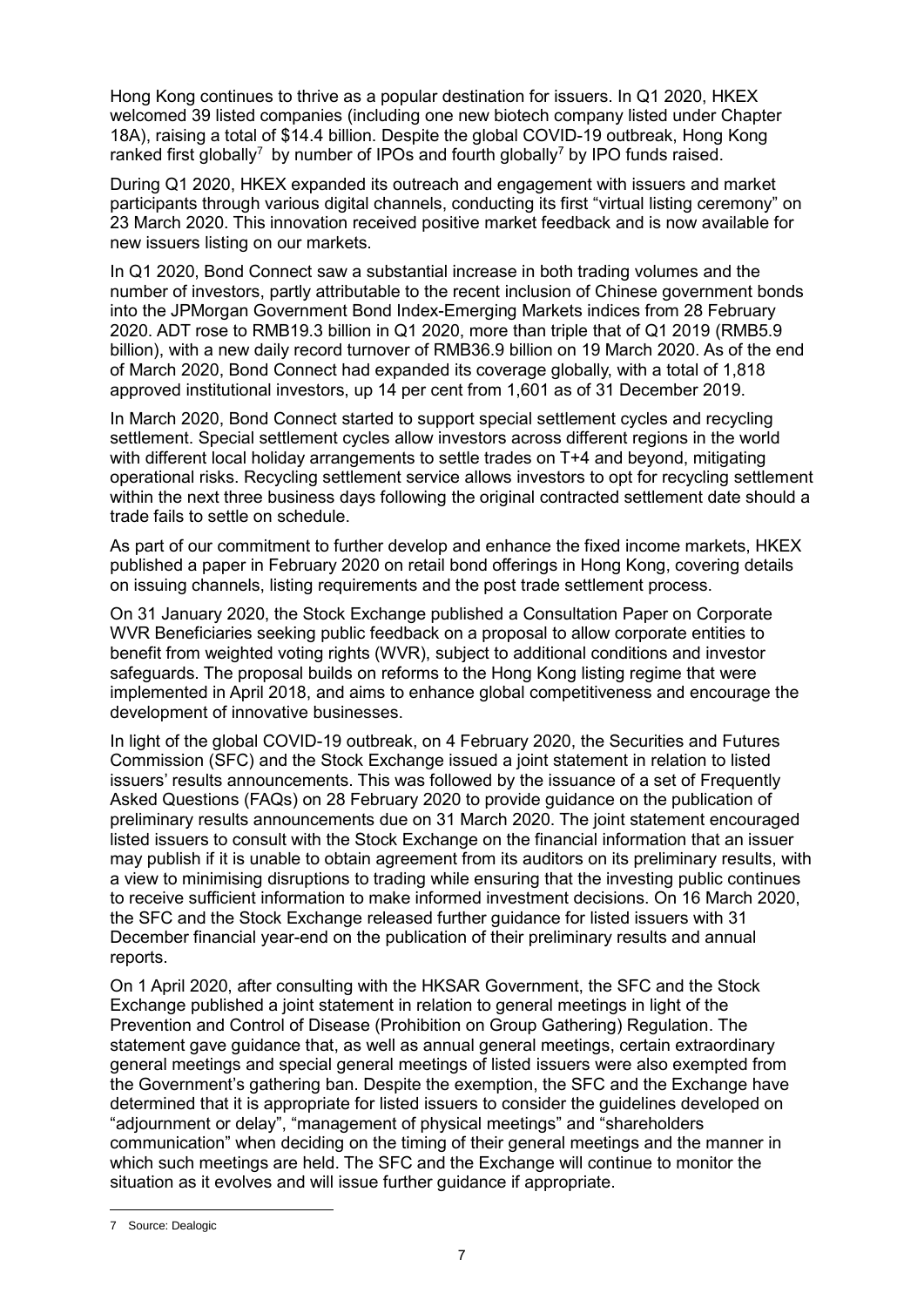In addition, the Stock Exchange published the following guidance materials during Q1 2020:

- On Environmental, Social and Governance (ESG) matters: an e-training course "Exchange's New ESG Requirements"; a new guide for board and directors titled "Leadership role and accountability in ESG"; the step-by-step ESG reporting guidance entitled "How to prepare an ESG report"; and FAQs Series 18. These aim to facilitate listed issuers' understanding of the new ESG requirements becoming effective in July 2020, and assist directors in carrying out their roles in ESG reporting under the new requirements.
- A new country guide for overseas companies incorporated in Ireland.
- A bi-annual Enforcement Newsletter for the twelve months ended 31 December 2019 outlining 2019 enforcement statistics and providing a regular update of enforcement cases and outcomes.
- A "Review of Issuers' Annual Report Disclosure Report 2019" covering findings and recommendations from a review of issuers' annual reports for the financial year that ended between January and December 2018.
- Three revised guidance letters and eight sets of updated FAQs as part of the Stock Exchange's continuous effort to streamline its guidance and related materials.

## **Equity and Financial Derivatives Segment**

#### **Analysis of Results**

ADV of derivatives contracts traded on the Futures Exchange<sup>8</sup> reached record quarterly high (15 per cent and 37 per cent higher than Q1 2019 and Q4 2019 respectively), driven by increased volatility. Derivatives trading fees of the Futures Exchange increased by 8 per cent, less than the ADV increase, due to a lower proportion of higher fee contracts traded in Q1 2020, including Hang Seng Index (HSI) products.

Trading fees and trading tariffs of DWs, CBBCs and warrants dropped by 15 per cent, less than the 35 per cent decrease in ADT, as higher trading fees were received from new issues of CBBCs.

Stock Exchange listing fees increased by 22 per cent, as the number of newly listed CBBCs increased from 6,467 in Q1 2019 to 10,246 in Q1 2020.

Operating expenses increased by 3 per cent due to higher allocated costs of the

 $\overline{a}$ 



Listing Division, reflecting the increase in listing fees from DWs and CBBCs compared to the decrease in listing fees from equities.

<sup>8</sup> Excludes London Metal Mini Futures, Gold Futures and Iron Ore Futures contracts (which are included in the Commodities segment)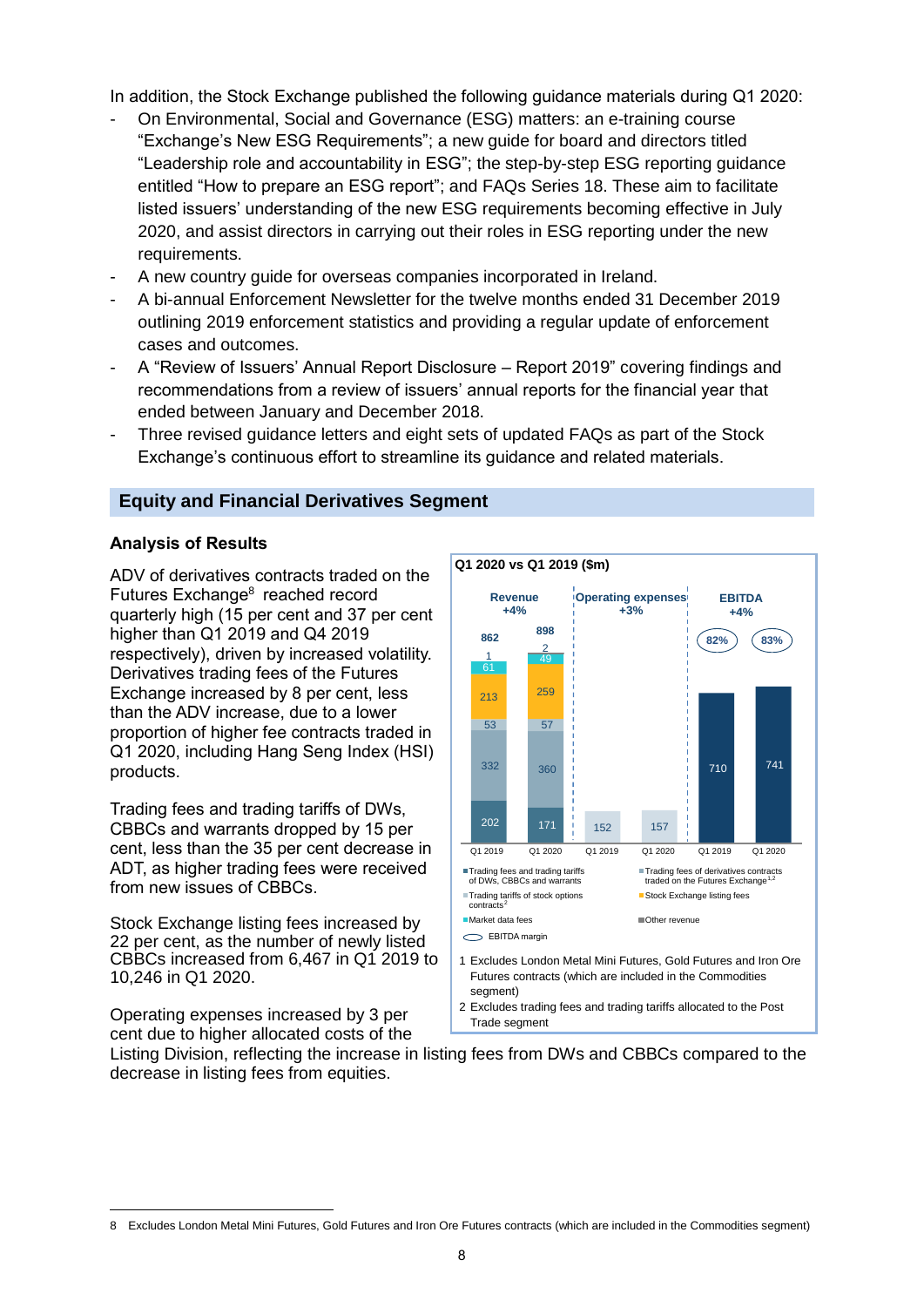## **Business Update**

Derivatives contracts traded in the After-Hours Trading (T+1) Session continued to grow, with ADV reaching a record quarterly high of  $141,939$ <sup>8</sup> contracts in Q1 2020, 71 per cent higher than Q1 2019. In addition, the number of equity index futures and options traded in the T+1 Session reached a daily record high of 303,482 contracts on 18 March 2020.

Weekly Index Options also set daily record highs in Q1 2020, with 17,027 contracts of Weekly Hang Seng Index Options traded on 6 February 2020 and 7,166 contracts of Weekly Hang Seng China Enterprises Index Options traded on 30 January 2020. Five new stock options classes (in respect of ANTA Sports, Sino BioPharm, Shenzhou International, Techtronic Industries and WH Group) were introduced to the market on 23 March 2020.

The RMB<sup>9</sup> currency derivatives market continued to expand in Q1 2020. ADV of USD<sup>9</sup>/CNH<sup>9</sup> Futures traded were 8,381 contracts, up 41 per cent against Q4 2019. Open interest of USD/CNH Futures contracts at 31 March 2020 also saw a growth of 6 per cent from 31 December

| <b>Key Market Indicators</b>                                                                                                               |            |        |
|--------------------------------------------------------------------------------------------------------------------------------------------|------------|--------|
|                                                                                                                                            | Q1         |        |
|                                                                                                                                            | 2020       | 2019   |
| ADT of DWs, CBBCs and warrants                                                                                                             |            |        |
| traded on the Stock Exchange                                                                                                               |            |        |
| (5bn)                                                                                                                                      | 17.5       | 26.8   |
| Average daily number of trades of                                                                                                          |            |        |
| DWs, CBBCs and warrants traded                                                                                                             |            |        |
| on the Stock Exchange ('000)                                                                                                               | 312        | 391    |
| ADV of derivatives contracts traded                                                                                                        |            |        |
| on the Futures Exchange <sup>1</sup>                                                                                                       |            |        |
| ('000 contracts)                                                                                                                           | $759^2$    | 658    |
| ADV of stock options contracts                                                                                                             |            |        |
| traded on the Stock Exchange                                                                                                               |            |        |
| ('000 contracts)                                                                                                                           | 537        | 528    |
| Number of newly listed DWs                                                                                                                 | 3,044      | 2,965  |
| Number of newly listed CBBCs                                                                                                               | $10,246^2$ | 6,467  |
| Number of newly listed Inline                                                                                                              |            |        |
| Warrants                                                                                                                                   | 253        |        |
| ADV of contracts traded during                                                                                                             |            |        |
| After-Hours Trading (AHT) <sup>1</sup>                                                                                                     |            |        |
| ('000 contracts)                                                                                                                           | $142^2$    | 83     |
| Number of trading days                                                                                                                     | 62         | 60     |
|                                                                                                                                            | At         | At     |
|                                                                                                                                            | 31 Mar     | 31 Mar |
|                                                                                                                                            | 2020       | 2019   |
| Open interest of futures and                                                                                                               |            |        |
| options contracts <sup>1</sup>                                                                                                             |            |        |
| ('000 contracts)                                                                                                                           | 12,099     | 12,187 |
| 1 Excludes London Metal Mini Futures, Gold Futures and Iron Ore<br>Futures contracts (which are included under the Commodities<br>segment) |            |        |
| 2 New record quarterly high in Q1 2020                                                                                                     |            |        |

2019, as the contracts were increasingly utilised as capital efficient risk management tools by investors.

The INR<sup>9</sup>/USD Futures contracts established new daily records multiple times in Q1 2020, including the latest daily record high of 5,035 contracts on 2 March 2020. By the end of Q1 2020, a total of 69,047 contracts have been traded since their launch on 4 November 2019.

The structured products market experienced strong momentum from Q4 2019. ADT of DWs, CBBCs and Inline Warrants was \$17.5 billion in Q1 2020, up 39 per cent from Q4 2019. The number of newly listed structured products increased from 8,152 in Q4 2019 to 13,543 in Q1 2020.

HKEX launched an enhancement on Cancel-on-Disconnect service in January 2020, which enables Exchange Participants (EPs) to define their own preferred triggering thresholds for HKEX to cancel their outstanding orders due to a loss of connectivity. The enhancement helps EPs facilitate their order management in the event of a connectivity contingency and has been positively received by the market.

 $\overline{a}$ 9 RMB = Renminbi, USD = United States Dollar, CNH = Offshore RMB traded outside Mainland China, INR = Indian Rupee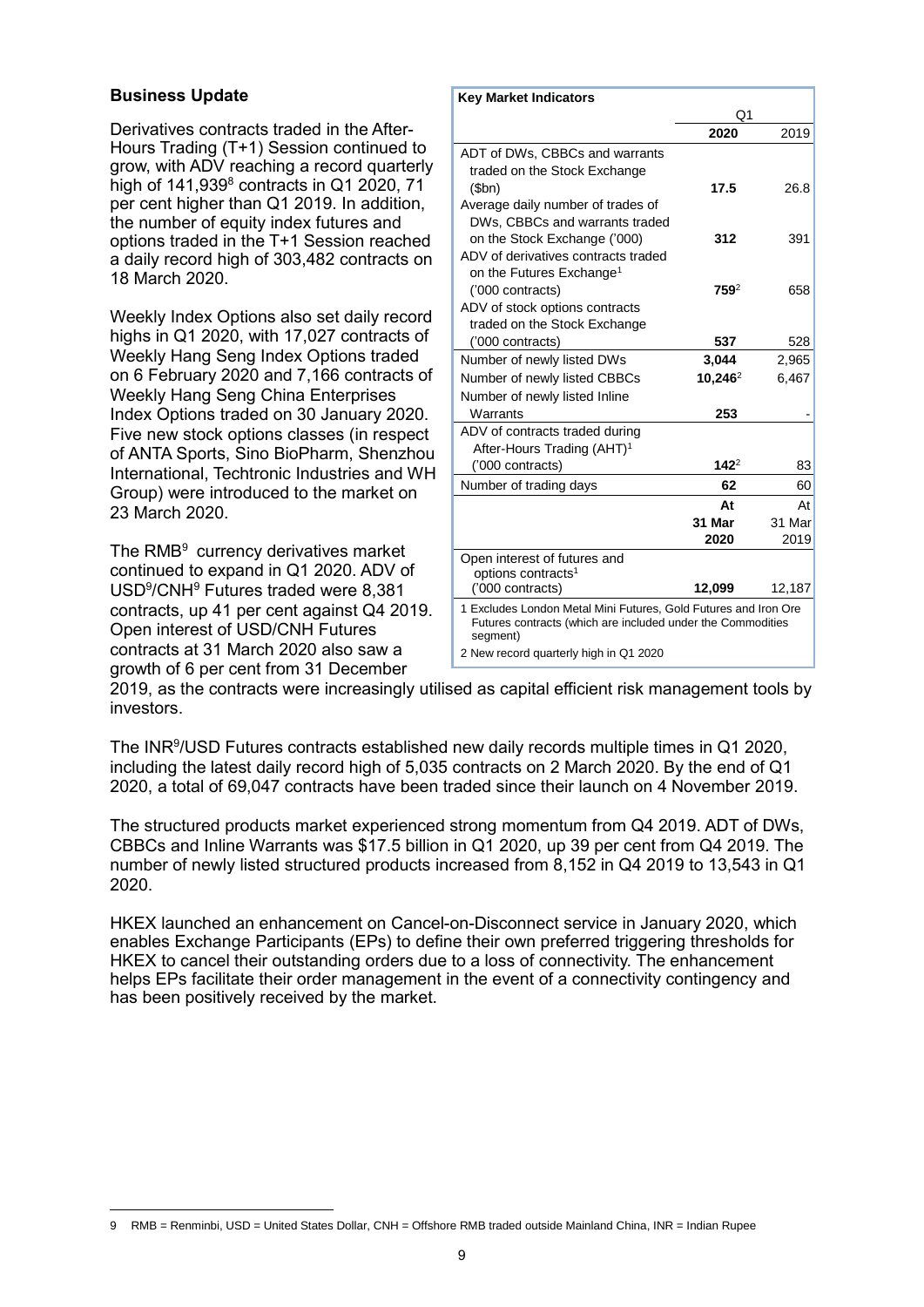## **Commodities Segment**

## **Analysis of Results**

Chargeable ADV of metals contracts traded on the LME in Q1 2020 was 12 per cent higher than Q1 2019. Coupled with the fee increment effective from 1 January 2020, LME trading fees increased by \$55 million (21 per cent).

Operating expenses increased by 3 per cent due to higher staff costs from annual payroll adjustments.



## **Business Update**

Due to the spread of global COVID-19 and guidance from the British Government, the LME suspended trading activity on the Ring and temporarily shifted to electronic pricing, with effect from 23 March 2020. Since then, the LME's metals prices are being generated on the basis of activity on the LME's electronic trading platform, supported by implied pricing functionality. The LME has taken further steps to protect its market (including contingency plans for its warehouse network and depository) to ensure that the LME and LME Clear can continue to operate an orderly market.

Several of the cash-settled futures contracts launched in 2019 have seen active trading volumes. In Q1 2020, 30,326 lots of LME Steel Hot-Rolled Coil (HRC) Free On Board (FOB) China and 2,166 lots of LME Steel HRC North America were traded. The LME intends to introduce additional cash-settled futures contracts later this year.

In March 2020, the LME introduced a speed bump on the LMEprecious market.

| <b>Key Market Indicators</b>                                |        |        |
|-------------------------------------------------------------|--------|--------|
|                                                             | Q1     |        |
|                                                             | 2020   | 2019   |
| ADV of metals contracts traded on                           |        |        |
| the LME ('000 lots)                                         |        |        |
| Aluminium                                                   | 276    | 244    |
| Copper                                                      | 147    | 135    |
| Zinc                                                        | 116    | 108    |
| <b>Nickel</b>                                               | 87     | 76     |
| Lead                                                        | 49     | 38     |
| Others                                                      | 7      | 10     |
| Total chargeable ADV                                        |        |        |
| excluding Admin Trades <sup>1</sup>                         | 682    | 611    |
| Chargeable Admin Trades <sup>1</sup>                        | 51     |        |
| Non-chargeable Admin Trades <sup>1</sup>                    |        |        |
| and other non-chargeable trades                             | 1      | 101    |
| Total ADV                                                   | 734    | 712    |
| Number of trading days                                      | 64     | 63     |
|                                                             | At     | At     |
|                                                             | 31 Mar | 31 Mar |
|                                                             | 2020   | 2019   |
| <b>Total futures Market Open Interest</b>                   |        |        |
| ('000 lots)                                                 | 2,074  | 2,091  |
| 1 Admin Trades were introduced in 2017 to meet requirements |        |        |

resulting from MiFID II. These trades were not chargeable prior to 1 May 2019, but became chargeable at US\$0.04 per contract thereafter.

This speed bump introduced a fixed minimum delay in processing incoming orders, helping to create a more level playing field that protects liquidity providers from latency arbitrage activity. Bid/offer spreads in the LME's precious metals spot market initially tightened significantly following the introduction of the speed bump before being impacted by stressed conditions observed across the global precious metals market.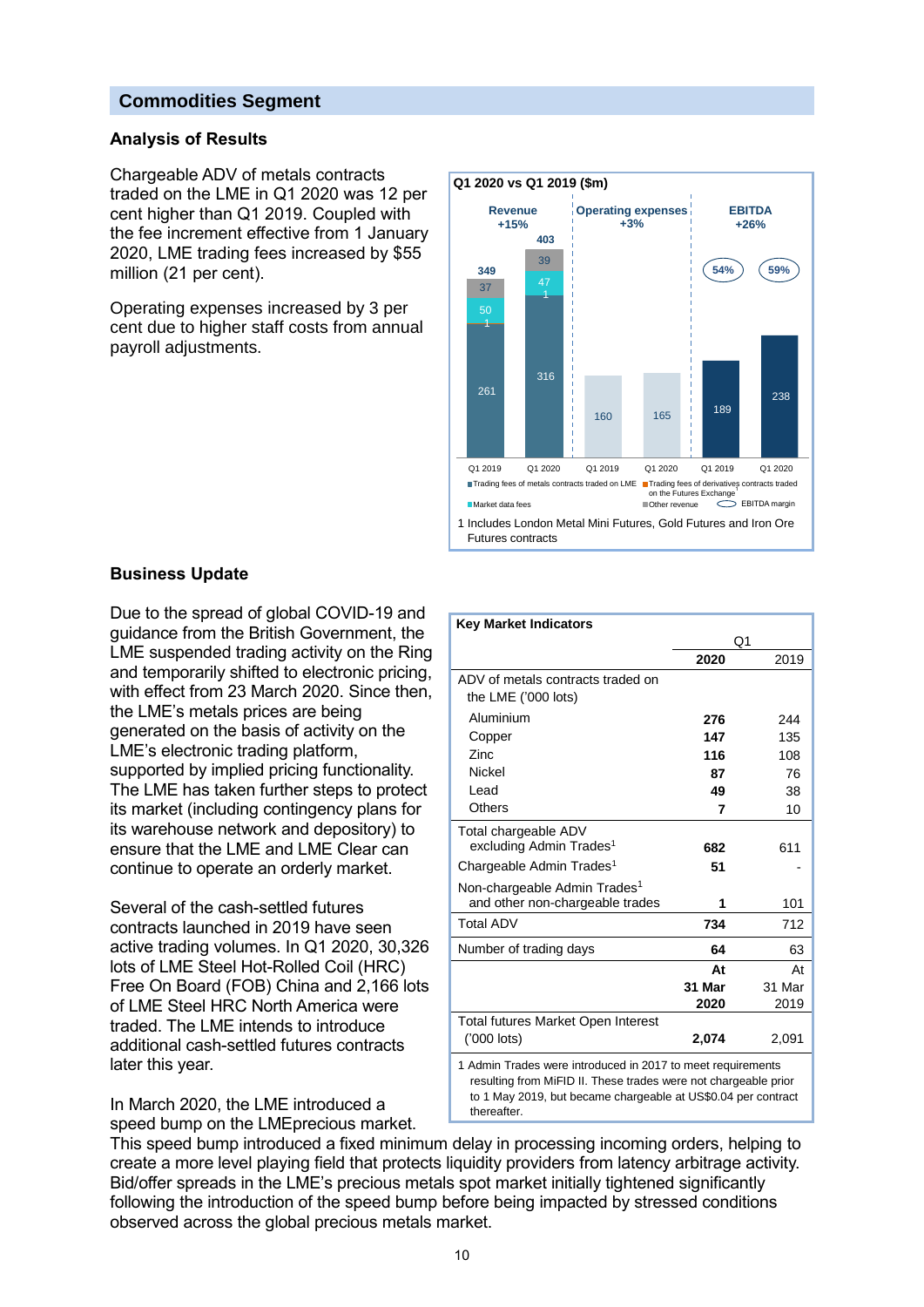The LME launched the Proprietary Liquidity Programme on 2 March 2020. This programme, designed exclusively for proprietary trading firms, simplifies previous incentive arrangements and offers fee rebates for trades with liquidity additive characteristics.

New rules aimed at optimising the LME's warehousing network, including off-warrant stock reporting requirements, came into effect on 1 February 2020. These new rules require reporting of metals stored under an agreement stipulating the use of LME-registered sheds and of metals stored under an agreement where the owner has a right to warrant such metals on the LME in the future. The LME received the first reporting from the warehouses on 10 March 2020.

In Hong Kong, a total of 6,773 contracts of CNH Gold Futures and 58,052 contracts of USD Gold Futures were traded in Q1 2020, with 332 contracts settled against futures contracts. For the USD-denominated London Aluminium / Copper / Zinc / Lead / Tin / Nickel Mini Futures, a total of 37,697 contracts were traded.

In March 2020, USD and CNH Silver Futures contracts were approved by the SFC for launch in June 2020. Further research and market consultations are in progress for the enhancement of the existing commodities futures contracts and for the development of other metals derivatives products and metals indices.

The first two months of Q1 2020 witnessed weaker sentiment in physical commodity trading in China largely due to the global COVID-19 outbreak. However, significant rebound in QME's trading volume was observed in March 2020, reaching a monthly record high of RMB460 million as the situation stabilises in the Mainland. QME continued to make progress in enhancing financing solutions for participants, including expanding banking partnership network and preparing to introduce Reliable Warehouse Warrant using blockchain technology. In addition to offering base metals, QME is planning to tap into the energy sector at a later stage, subject to regulatory approval.

## **Post Trade Segment**

## **Analysis of Results**

Clearing and settlement fees for the Cash Market and for Settlement Instructions (SIs) increased by 27 per cent and 28 per cent respectively. The increases were primarily driven by a higher number of transactions, and a 9 per cent and 11 per cent higher average fee for Cash Market trade and per SI transaction respectively.

Clearing fees for LME Clear rose by 21 per cent, due to the increase in chargeable ADV of metals contracts cleared and the fee increment effective from 1 January 2020.

Net investment income increased by \$1 million mainly due to the increase in average fund sizes of Margin Funds and Clearing House Funds, partly offset by increased interest rebate payable to HKCC and SEOCH Participants for HKD margins collateral effective from 2 September 2019.

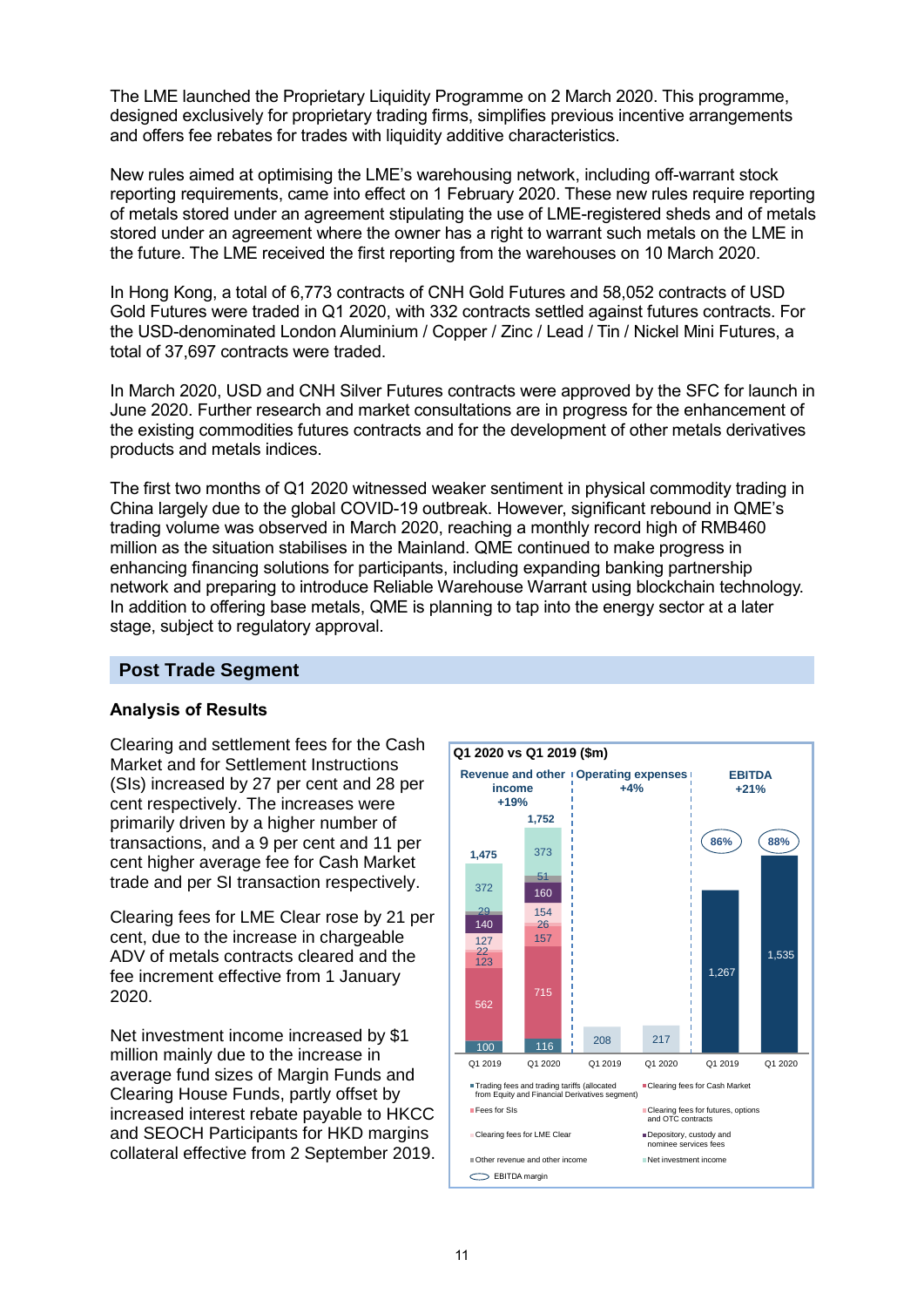The analysis of net investment income is as follows:

|                                  | Q1 2020             |                     |                     | Q1 2019      |                   |              |
|----------------------------------|---------------------|---------------------|---------------------|--------------|-------------------|--------------|
|                                  | Margin              | Clearing<br>House   |                     | Margin       | Clearing<br>House |              |
|                                  | <b>Funds</b><br>\$m | <b>Funds</b><br>\$m | <b>Total</b><br>\$m | Funds<br>\$m | Funds<br>\$m      | Total<br>\$m |
| Net investment income from:      |                     |                     |                     |              |                   |              |
| - Cash and bank deposits         | 323                 | 33                  | 356                 | 323          | 19                | 342          |
| - Debt securities                | 22                  |                     | 22                  | 27           |                   | 27           |
| - Exchange (losses)/gains        | (5)                 | ۰                   | (5)                 | 3            | ٠                 | 3            |
| Total net investment income      | 340                 | 33                  | 373                 | 353          | 19                | 372          |
| Average fund size (\$bn)         | 146.8               | 15.7                | 162.5               | 125.5        | 11.7              | 137.2        |
| Annualised net investment return | 0.93%               | 0.84%               | 0.92%               | 1.12%        | 0.65%             | 1.08%        |

Operating expenses increased by 4 per cent reflecting increases in staff costs due to annual payroll adjustments.

## **Business Update**

Q1 2020 witnessed increased China A shares weighting in FTSE Russell Indexes and rebalancing of China A shares in MSCI Indexes. As a result, the usage of Stock Connect clearing facilities continued to grow, with a 52 per cent increase in average daily value of Northbound SIs in Q1 2020 compared with Q4 2019. However, Northbound portfolio value of A shares at 31 March 2020 decreased by 9 per cent to RMB1,298 billion compared with 31 December 2019 as a result of market volatility.

| <b>Key Market Indicators</b>                                         |       |       |
|----------------------------------------------------------------------|-------|-------|
|                                                                      | O1    |       |
|                                                                      | 2020  | 2019  |
| ADT on the Stock Exchange<br>(Sbn)                                   | 120.9 | 101.1 |
| Average daily number of Stock<br>Exchange trades ('000)              | 1,865 | 1.645 |
| Average daily value of SIs<br>(Sbn)                                  | 373.2 | 235.5 |
| Average daily number of SIs<br>(000)                                 | 113   | 101   |
| Chargeable ADV <sup>1</sup> of metals<br>contracts traded on the LME |       |       |
| ('000 lots)                                                          | 682   | 611   |
| Chargeable ADV excludes Admin Trades (which became<br>1.             |       |       |
| chargeable from May 2019 at a lower clearing fee rate of             |       |       |
| US\$0.02 per contract) and other non-chargeable trades.              |       |       |

On 20 April 2020, HKSCC further enhanced its Third Party Clearing

arrangement to allow a CCASS Clearing Participant (either a Direct Clearing Participant or General Clearing Participant (GCP)) to continue to self-clear its Exchange Trades, while appointing a GCP for clearing its China Connect Securities Trades.

HKEX announced the successful conclusion of the 2019 Annual Attestation and Inspection Programme, which aims to enhance the surveillance and monitoring of participants' compliance with the relevant exchange and clearing house rules and regulations. In 2020, HKEX will continue the Annual Attestation and Inspection Programme, with focus on three areas: (1) client margin requirements; (2) risk management; and (3) China Connect rules. Briefing sessions to introduce this year's Programme were conducted in April 2020.

With heightened global market volatility in Q1 2020, although there was a 12 per cent down on total notional amount (total amount cleared US\$44.9 billion) cleared by OTC Clear as compared with Q1 2019, the clearing volumes of USD/CNH cross currency swaps continued to grow and reached record quarterly high, with US\$12.9 billion cleared, up 69 per cent as compared with Q1 2019. In addition, Barclays Bank PLC was admitted as a new clearing member in January 2020 which further broadens OTC Clear member base.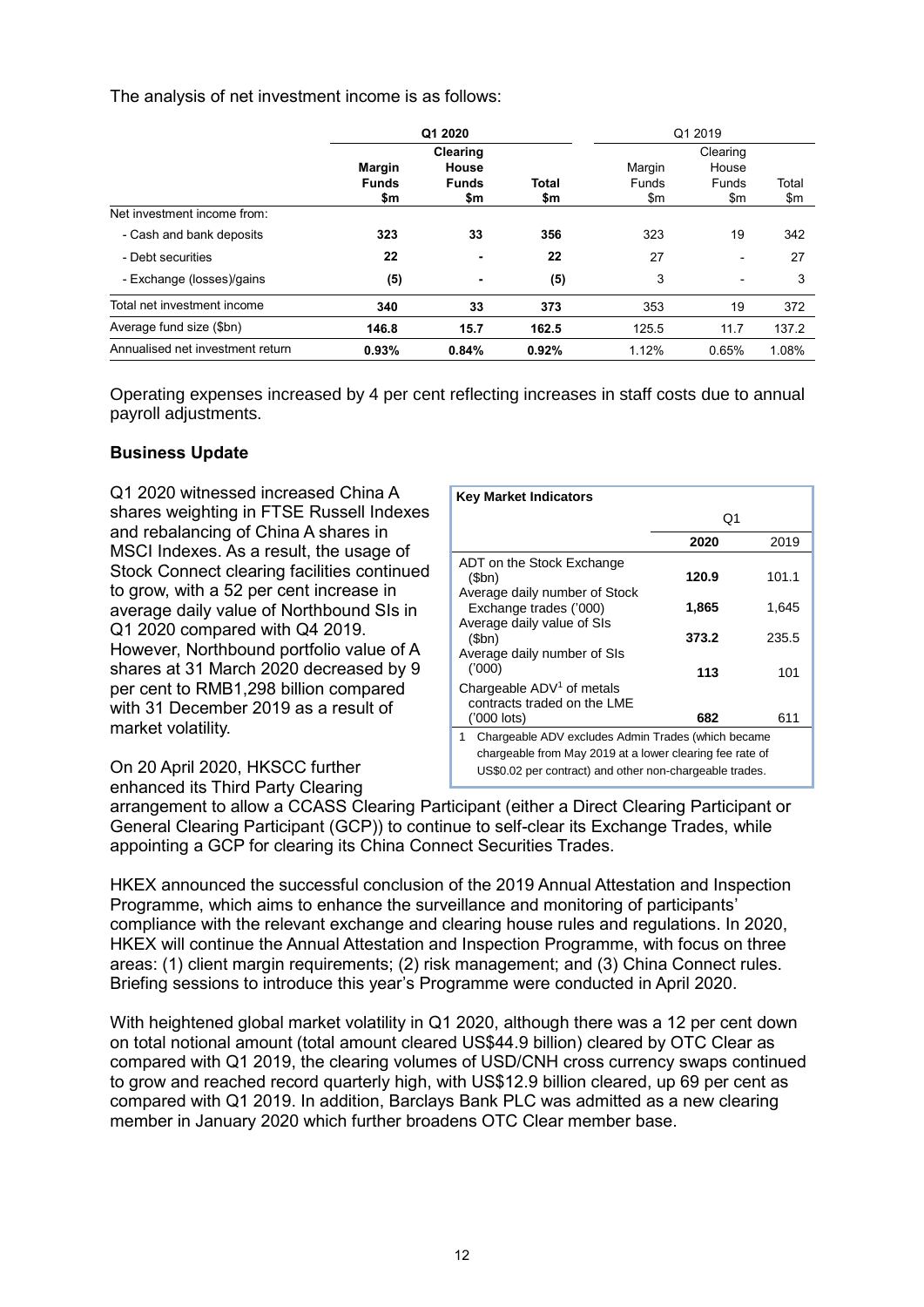## **Technology Segment**

## **Analysis of Results**

Network fees rose by 18 per cent due to increased usage of the Orion Central Gateway and China Connect Central Gateway by EPs, and additional fees arising from throttle usage.

Hosting services fees increased by 25 per cent due to organic growth from both new customer subscriptions and increased usage by existing customers.

Operating expenses increased due to inclusion of operating expenses of BayConnect, a 51 per cent subsidiary acquired in June 2019.

#### **Business Update**

During Q1 2020, all major trading, clearing, settlement and market data dissemination



systems for the Cash, Derivatives and Commodities Markets continued to perform reliably.

As a result of the temporary suspension of the Derivatives Market on 5 September 2019, HKEX engaged an external consultant to conduct a review on the Hong Kong Futures Automated Trading System, and has completed most of the critical recommendations in the review report for the prevention, detection, response and recovery of future potential market incidents. HKEX is committed to continuous improvement in operating reliable and efficient markets.

Due to the forthcoming hardware obsolescence for various trading and clearing systems as well as the aging of the Chinachem Exchange Square Secondary Data Centre (CES DC), a data centre relocation and technology obsolescence replacement project was kicked off in early 2020. By Q3 2021, the old CES DC will be relocated to a Tier 3 data centre with higher reliability and lower operating costs.

Aiden, HKEX's first virtual assistant to provide innovative and interactive enquiry service, was launched on the HKEX website [\(https://aiden.hkex.com.hk/\)](https://aiden.hkex.com.hk/) in March 2020. Aiden is a chatbot powered by Artificial Intelligence (AI) to understand natural language enquiries and provide human-like responses to market surveillance and rule enforcement questions on select topics.

In Q1 2020, the HKEX Innovation Lab continued to deploy solutions across the Group. With Q1 being the peak period for financial reporting by listed companies, the Group's AI tool for detecting and handling corporate actions performed reliably and accurately, easing the smooth and timely dissemination of verified data to market participants, and improving scalability in HKEX's operations. The Group is also running its first AI-assisted review of issuers' compliance with certain listing rules, with early trials showing encouraging results. On the business efficiency front, the Group's robotic process automation programme has so far accumulated over 4,400 hours of runtime, helping reduce or eliminate manual intervention across 28 business processes.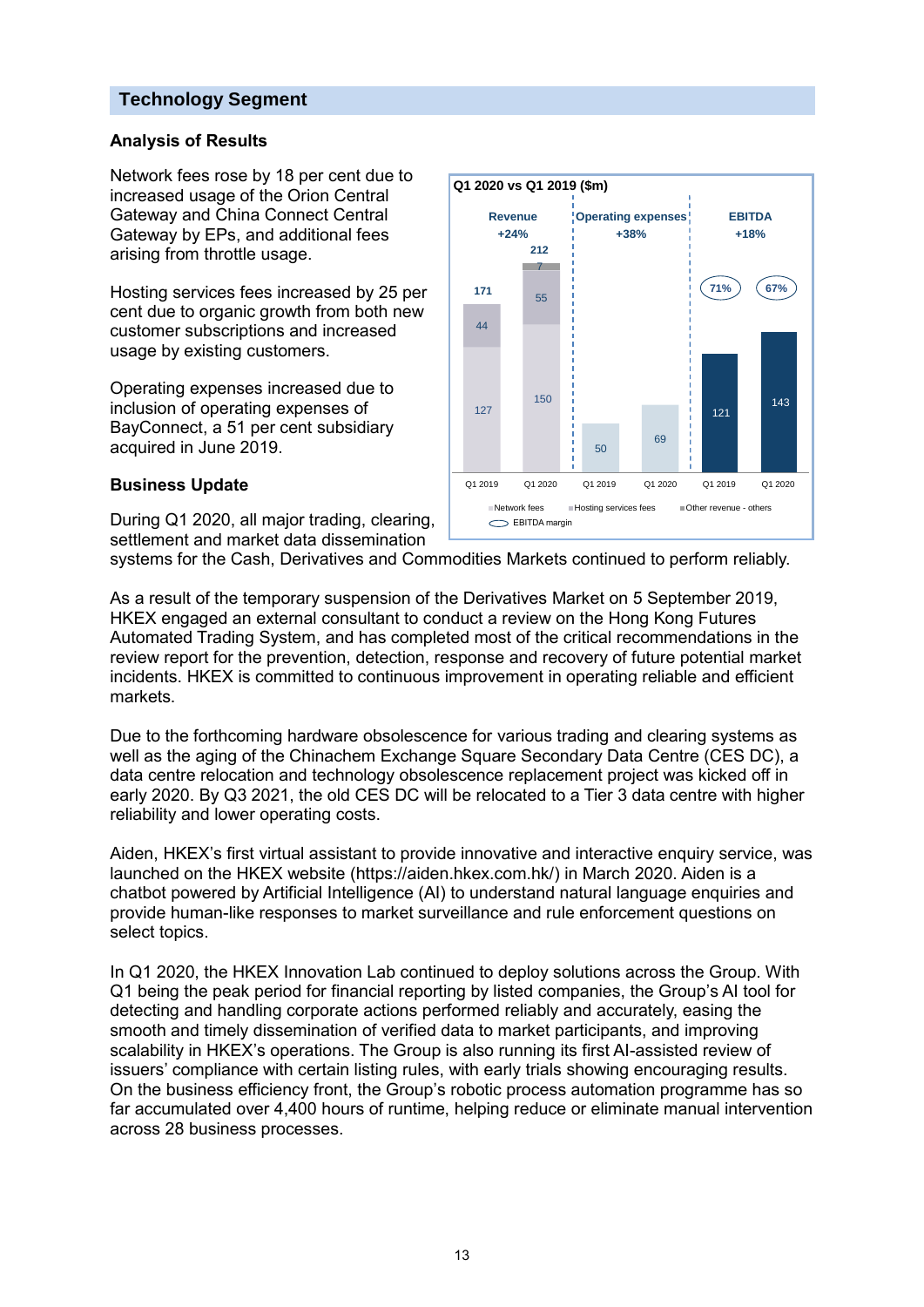## **Corporate Items**

"Corporate Items" is not a business segment but comprises central income (including net investment (loss)/income of Corporate Funds), the cost of central support functions that provide services to all operating segments and other costs not directly related to any operating segments.

#### **Analysis of Results**

|                              | Q1 2020 | Q1 2019 |
|------------------------------|---------|---------|
|                              | \$m     | \$m     |
| Revenue and other income     |         |         |
| Net investment (loss)/income | (420)   | 510     |
| <b>Others</b>                | 2       | 6       |
| Total                        | (418)   | 516     |
| <b>Operating expenses</b>    | 282     | 252     |

The analysis of net investment (loss)/income of Corporate Funds is as follows:

|                                    | Q1 2020 | Q1 2019 |
|------------------------------------|---------|---------|
|                                    | \$m     | \$m     |
| Net investment (loss)/income from: |         |         |
| - Collective investment schemes    | (521)   | 390     |
| - Cash and bank deposits           | 122     | 108     |
| - Debt securities                  | ۰       | 2       |
| - Exchange (losses)/gains          | (21)    | 10      |
| Total net investment (loss)/income | (420)   | 510     |
| Average fund size (\$bn)           | 29.4    | 26.0    |
| Annualised net investment return   | (5.71%) | 7.86%   |

Net investment loss of the Corporate Funds in Q1 2020 was principally due to fair value losses on collective investment schemes held under the external portfolio, partly offset by investment income from cash and bank deposits. The fair value losses on collective investment schemes in Q1 2020 mainly came from funds invested in public equities asset class and multi-sector fixed income asset class, as opposed to the gains in these two asset classes in Q1 2019 (Public equities - Q1 2020: losses of \$453 million; Q1 2019: gains of \$245 million; Multi-sector fixed income - Q1 2020: losses of \$146 million; Q1 2019: gains of \$56 million).

At 31 March 2020, the fair value of the Group's collective investment schemes by asset class was as follows, reflecting a redemption of \$1.4 billion made during Q1 2020, as well as fair value losses of \$521 million:

| <b>Asset class</b>                                 | At<br>31 Mar 2020<br>\$m | At<br>31 Dec 2019<br>\$m | Change |
|----------------------------------------------------|--------------------------|--------------------------|--------|
| <b>Public Equities</b>                             | 1,553                    | 2,440                    | (36%)  |
| Absolute Return                                    | 1,581                    | 1.604                    | (1%)   |
| Multi-Sector Fixed Income                          | 2,437                    | 2,583                    | (6%)   |
| US Government Bonds and Mortgage-backed Securities | 1,889                    | 2.716                    | (30%)  |
| Total                                              | 7,460                    | 9.343                    | (20%)  |

During Q1 2020, as part of the external portfolio de-risking actions to improve downside protection, \$1.4 billion was redeemed from the collective investment schemes. In April 2020, a further \$1.9 billion was redeemed. The redemption proceeds have been maintained in a combination of internally managed cash deposits and investment in money market fund. As the valuation of external portfolio reflects movements in market prices, fair value gains or losses may fluctuate or reverse until the investments are sold.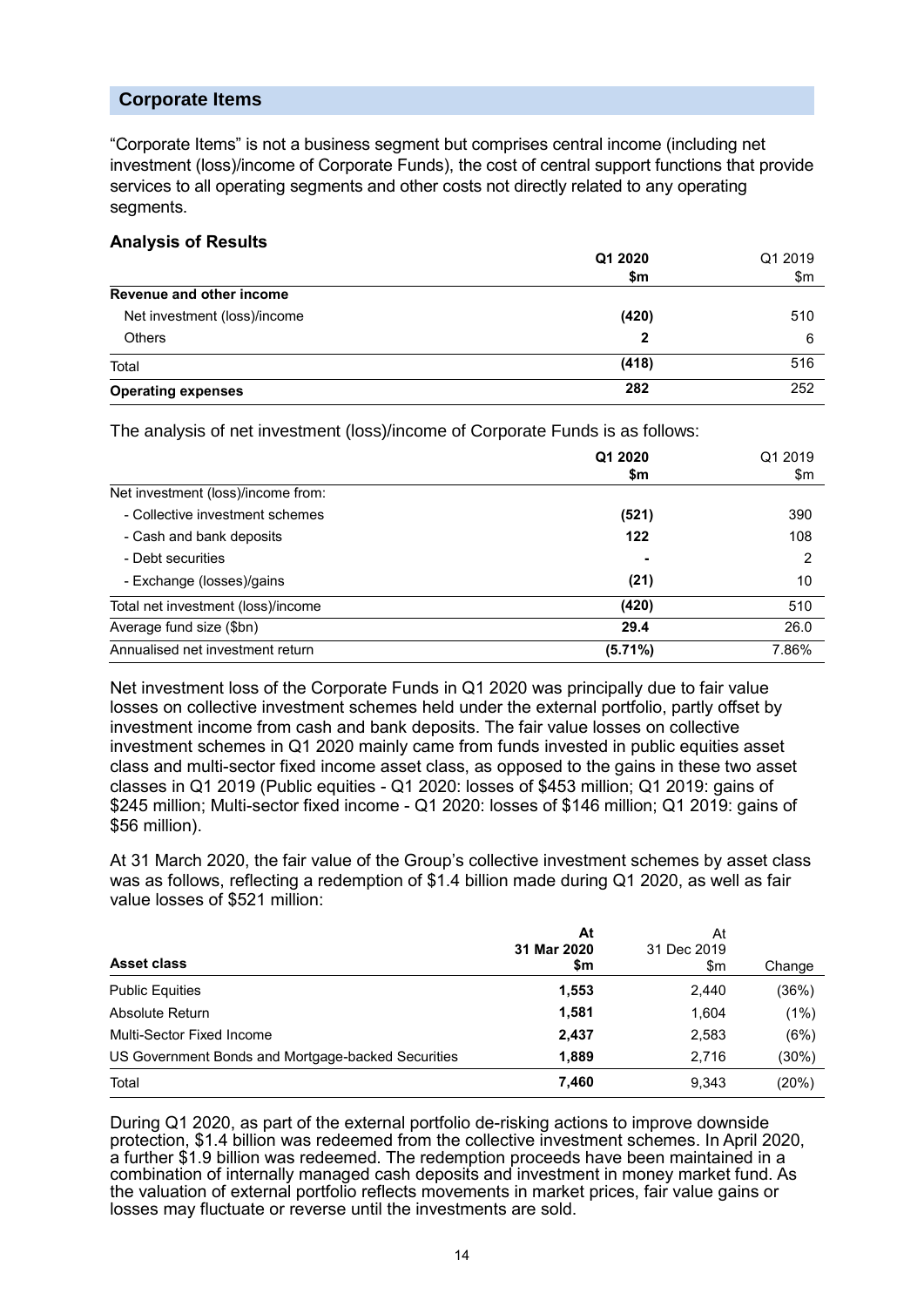Operating expenses increased by 12 per cent against Q1 2019 due to higher professional fees incurred for strategic projects and other business initiatives, and increased staff costs from annual payroll adjustments.

## **FINANCIAL REVIEW**

## **Financial Assets and Financial Liabilities of Margin Funds and Clearing House Funds**

Margin Fund deposits of \$176.5 billion at 31 March 2020 were \$33.9 billion higher than at 31 December 2019 due to increased contributions required from HKCC Clearing Participants (CPs) and LME Clear CPs in response to higher margin requirements per contract from heightened volatility, and the increase in Mainland security and settlement deposits from HKSCC CPs attributable to the increase in Northbound Stock Connect Trading. Clearing House Fund contributions increased from \$14.4 billion at 31 December 2019 to \$16.4 billion at 31 March 2020 due to higher contributions required from HKSCC CPs in response to changes in risk exposures. Funds received were invested in cash and cash equivalents and financial assets.

#### **Capital Expenditure and Commitments**

During Q1 2020, the Group incurred capital expenditure<sup>10</sup> of \$216 million (Q1 2019: \$145 million) related to the development and upgrade of various trading and clearing systems. The Group's capital expenditure commitments at 31 March 2020, including those authorised by the Board but not yet contracted for, amounted to \$1,201 million (31 December 2019: \$1,217 million). They were mainly related to the development and upgrade of IT systems including the cash, derivatives and commodities trading and clearing systems, and the set up of the new secondary data centre.

#### **Contingent Liabilities**

At 31 March 2020, there were no significant changes in the Group's contingent liabilities compared with 31 December 2019.

#### **Pledges on Assets**

Securities, gold bullion and warrants were held by LME Clear as non-cash collateral for margins posted by its CPs and collateral in respect of its interest in overnight triparty reverse repurchase agreements, which together amounted to \$89,500 million at 31 March 2020 (31 December 2019: \$83,964 million). This non-cash collateral, which was not recorded on the consolidated statement of financial position of the Group, together with certain financial assets amounting to \$3,781 million at 31 March 2020 (31 December 2019: \$3,692 million) have been repledged to LME Clear's investment agent and custodian banks under first floating charge and security arrangements for the settlement and depository services they provide in respect of the collateral and investments held. The first floating charge could convert to a fixed charge in the event of contract termination, or default or insolvency of LME Clear.

#### **Changes since 31 December 2019**

There were no other significant changes in the Group's financial position or from the information disclosed under Management Discussion and Analysis in the annual report of HKEX for the year ended 31 December 2019.

It is the Group's practice to declare a dividend only at the half-year and year-end and no dividend will be proposed for Q1 2020 (Q1 2019: \$Nil).

#### **Review of Financial Statements**

 $\overline{a}$ 

The Audit Committee has reviewed the Group's Unaudited Condensed Consolidated Financial Statements for Q1 2020.

<sup>10</sup> Capital expenditure excludes right-of-use assets recognised under HKFRS 16: Leases.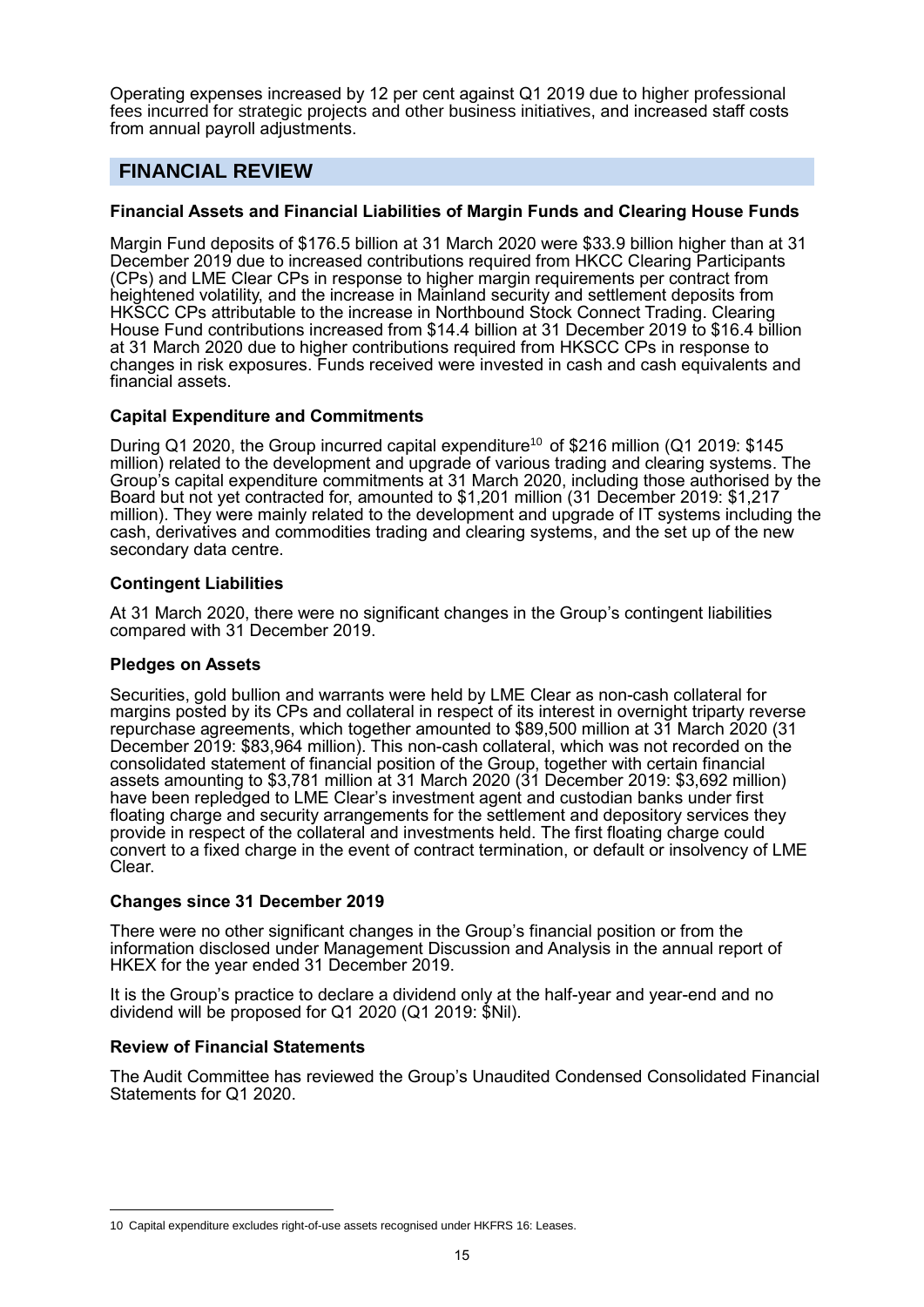# **CONDENSED CONSOLIDATED INCOME STATEMENT (UNAUDITED)**

| Note                                           | <b>Three months</b><br>ended<br>31 Mar 2020<br>\$m | Three months<br>ended<br>31 Mar 2019<br>\$m |
|------------------------------------------------|----------------------------------------------------|---------------------------------------------|
| Trading fees and trading tariffs               | 1,794                                              | 1,491                                       |
| Stock Exchange listing fees                    | 492                                                | 453                                         |
| Clearing and settlement fees                   | 1,052                                              | 834                                         |
| Depository, custody and nominee services fees  | 160                                                | 140                                         |
| Market data fees                               | 237                                                | 229                                         |
| Other revenue                                  | 320                                                | 259                                         |
| <b>REVENUE</b>                                 | 4,055                                              | 3,406                                       |
| Net investment (loss)/income                   | (47)                                               | 882                                         |
| Sundry income                                  | 1                                                  |                                             |
| <b>REVENUE AND OTHER INCOME</b>                | 4,009                                              | 4,288                                       |
| <b>OPERATING EXPENSES</b>                      |                                                    |                                             |
| Staff costs and related expenses               | (703)                                              | (669)                                       |
| IT and computer maintenance expenses           | (152)                                              | (143)                                       |
| Premises expenses                              | (29)                                               | (31)                                        |
| Product marketing and promotion expenses       | (10)                                               | (11)                                        |
| Professional fees                              | (34)                                               | (12)                                        |
| Other operating expenses                       | (97)                                               | (104)                                       |
|                                                | (1,025)                                            | (970)                                       |
| <b>EBITDA</b>                                  | 2,984                                              | 3,318                                       |
| Depreciation and amortisation                  | (274)                                              | (248)                                       |
| <b>OPERATING PROFIT</b>                        | 2,710                                              | 3,070                                       |
| Finance costs                                  | (49)                                               | (44)                                        |
| Share of profits less losses of joint ventures | 19                                                 | 3                                           |
| <b>PROFIT BEFORE TAXATION</b>                  | 2,680                                              | 3,029                                       |
| <b>TAXATION</b><br>(a)                         | (422)                                              | (422)                                       |
| PROFIT FOR THE PERIOD                          | 2,258                                              | 2,607                                       |
| PROFIT/(LOSS) ATTRIBUTABLE TO:                 |                                                    |                                             |
| - Shareholders of HKEX                         | 2,262                                              | 2,608                                       |
| - Non-controlling interests                    | (4)                                                | (1)                                         |
| PROFIT FOR THE PERIOD                          | 2,258                                              | 2,607                                       |
| Basic earnings per share                       | \$1.80                                             | \$2.09                                      |
| Diluted earnings per share                     | \$1.79                                             | \$2.09                                      |

(a) In Q1 2020, there was a one-off deferred tax charge of \$61 million arising from the change of statutory UK tax rate from 17 per cent to 19 per cent.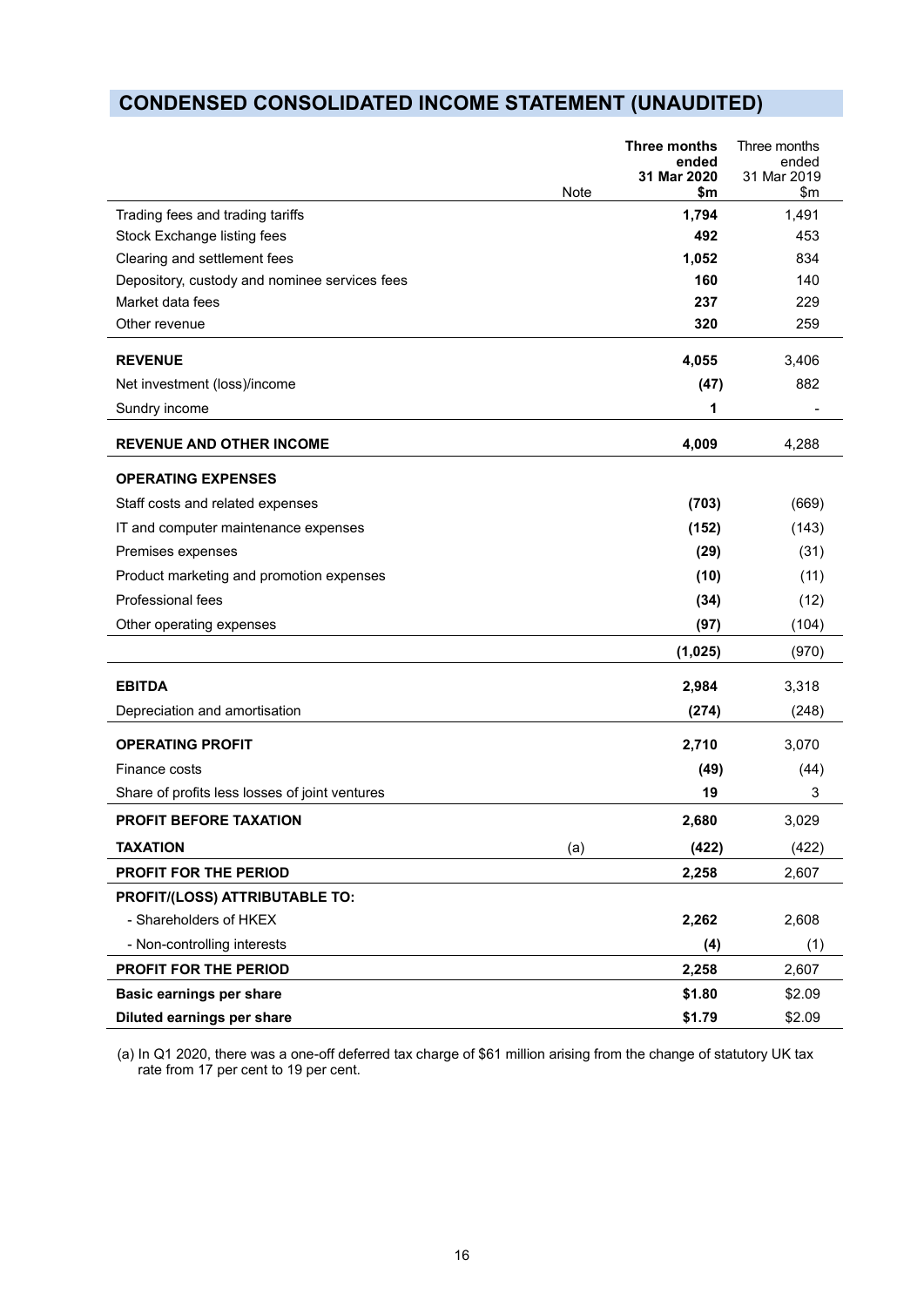# **CONDENSED CONSOLIDATED STATEMENT OF COMPREHENSIVE INCOME (UNAUDITED)**

|                                                                | Three months<br>ended<br>31 Mar 2020<br>\$m | Three months<br>ended<br>31 Mar 2019<br>\$m |
|----------------------------------------------------------------|---------------------------------------------|---------------------------------------------|
| <b>PROFIT FOR THE PERIOD</b>                                   | 2,258                                       | 2,607                                       |
| <b>OTHER COMPREHENSIVE INCOME</b>                              |                                             |                                             |
| Items that may be reclassified subsequently to profit or loss: |                                             |                                             |
| Currency translation differences of foreign subsidiaries       | (92)                                        | 54                                          |
| Cash flow hedges                                               | (7)                                         |                                             |
| Changes in fair value of financial assets measured at fair     |                                             |                                             |
| value through other comprehensive income                       | (5)                                         | 6                                           |
| <b>OTHER COMPREHENSIVE INCOME</b>                              | (104)                                       | 60                                          |
| <b>TOTAL COMPREHENSIVE INCOME</b>                              | 2,154                                       | 2,667                                       |
| <b>TOTAL COMPREHENSIVE INCOME ATTRIBUTABLE TO:</b>             |                                             |                                             |
| - Shareholders of HKEX                                         | 2,161                                       | 2,668                                       |
| - Non-controlling interests                                    | (7)                                         | (1)                                         |
| <b>TOTAL COMPREHENSIVE INCOME</b>                              | 2,154                                       | 2,667                                       |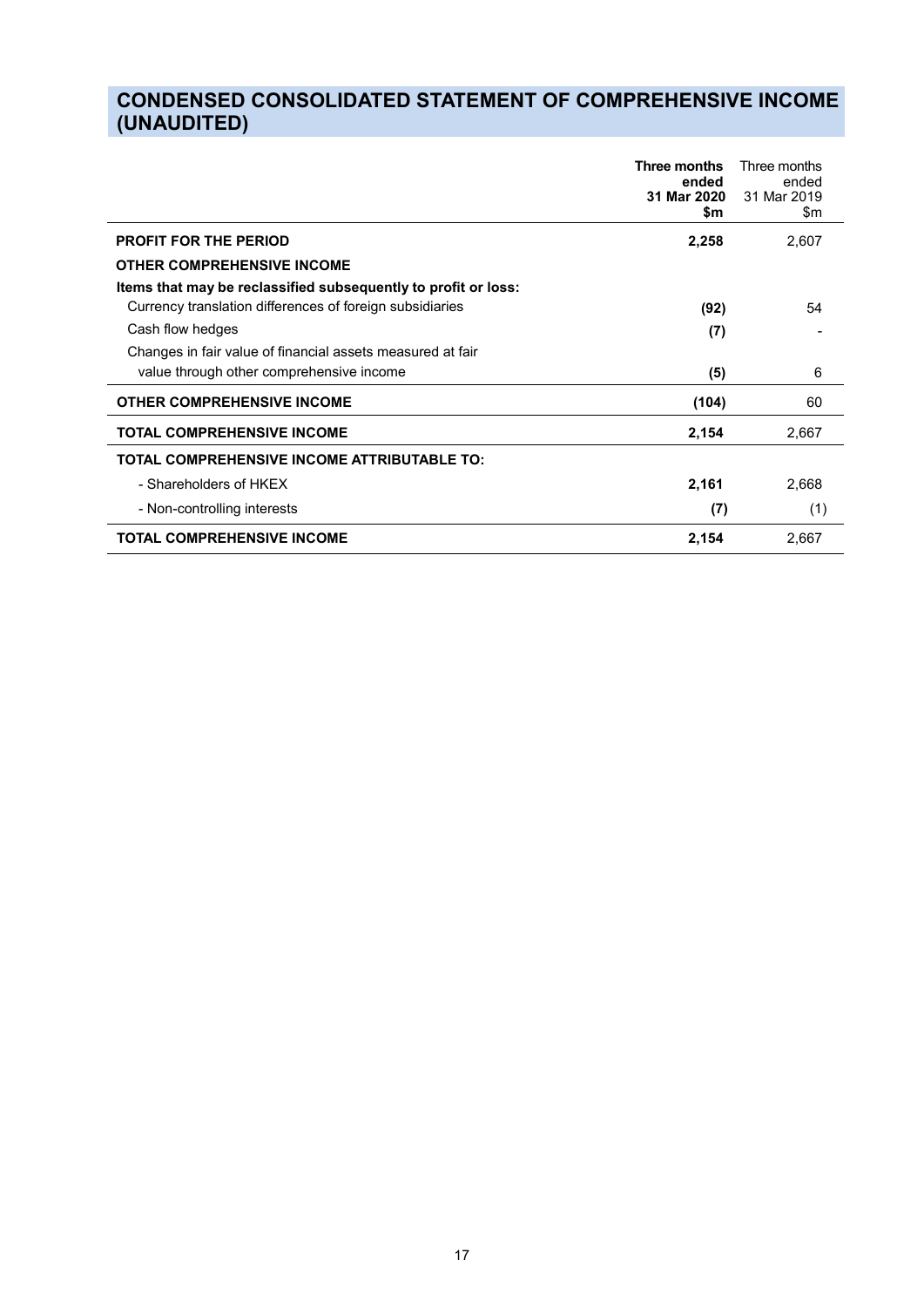## **CONDENSED CONSOLIDATED STATEMENT OF FINANCIAL POSITION (UNAUDITED)**

|                                                                         | At 31 Mar 2020 |                              |              |                              | At 31 Dec 2019               |                   |
|-------------------------------------------------------------------------|----------------|------------------------------|--------------|------------------------------|------------------------------|-------------------|
|                                                                         |                | <b>Current Non-current</b>   | <b>Total</b> |                              | <b>Current Non-current</b>   | Total             |
| <b>ASSETS</b>                                                           | \$m            | \$m                          | \$m          | $\mathsf{S}$ m               | $\mathsf{m}$                 | \$m               |
|                                                                         |                |                              |              |                              |                              |                   |
| Cash and cash equivalents<br>Financial assets measured at fair value    | 161,379        |                              | 161,379      | 128,152                      |                              | 128,152           |
| through profit or loss                                                  | 77,827         | 650                          | 78,477       | 56,729                       | 672                          | 57,401            |
| Financial assets measured at fair value                                 |                |                              |              |                              |                              |                   |
| through other comprehensive income                                      | 4,540          | $\overline{\phantom{a}}$     | 4,540        | 4,569                        | $\qquad \qquad \blacksquare$ | 4,569             |
| Financial assets measured at amortised cost                             | 44,632         | 833                          | 45,465       | 39,954                       | 718                          | 40,672            |
| Accounts receivable, prepayments and deposits                           | 23,811         | 21                           | 23,832       | 25,791                       | 21                           | 25,812            |
| Interests in joint ventures                                             |                | 114                          | 114          |                              | 95                           | 95                |
| Goodwill and other intangible assets                                    |                | 18,341                       | 18,341       |                              | 18,378                       | 18,378            |
| <b>Fixed assets</b>                                                     |                | 1,550                        | 1,550        |                              | 1,589                        | 1,589             |
| Right-of-use assets                                                     |                | 2,403                        | 2,403        |                              | 2,366                        | 2,366             |
| Deferred tax assets                                                     |                | 19                           | 19           | $\blacksquare$               | 17                           | 17                |
| <b>Total assets</b>                                                     | 312,189        | 23,931                       | 336,120      | 255,195                      | 23,856                       | 279,051           |
| <b>LIABILITIES AND EQUITY</b>                                           |                |                              |              |                              |                              |                   |
| <b>Liabilities</b>                                                      |                |                              |              |                              |                              |                   |
| Financial liabilities at fair value through<br>profit or loss           | 70,946         |                              | 70,946       | 48,008                       |                              | 48,008            |
| Margin deposits, Mainland security and                                  |                |                              |              |                              |                              |                   |
| settlement deposits, and cash collateral from                           | 176,461        |                              | 176,461      | 142,536                      |                              |                   |
| <b>CPs</b><br>Accounts payable, accruals and other liabilities          | 19,851         |                              | 19,851       | 22,447                       |                              | 142,536<br>22,447 |
|                                                                         |                |                              |              |                              |                              |                   |
| Dividend payable<br>Deferred revenue                                    | 3,761<br>884   | 390                          | 3,761        | $\qquad \qquad \blacksquare$ |                              |                   |
|                                                                         |                |                              | 1,274<br>450 | 1,033                        | 403                          | 1,436             |
| Taxation payable<br>Other financial liabilities                         | 450<br>52      |                              | 52           | 1,760<br>59                  | $\qquad \qquad \blacksquare$ | 1,760             |
|                                                                         |                |                              |              |                              |                              | 59                |
| CPs' contributions to Clearing House Funds                              | 16,350         | $\qquad \qquad \blacksquare$ | 16,350       | 14,394<br>272                | $\overline{\phantom{a}}$     | 14,394            |
| Lease liabilities                                                       | 291            | 2,246<br>81                  | 2,537        |                              | 2,234                        | 2,506             |
| <b>Borrowings</b>                                                       | 339            |                              | 420<br>211   | 338                          | 80                           | 418               |
| Provisions                                                              | 105            | 106<br>846                   | 846          | 90                           | 104                          | 194               |
| Deferred tax liabilities                                                |                |                              |              |                              | 792                          | 792               |
| <b>Total liabilities</b>                                                | 289,490        | 3,669                        | 293,159      | 230,937                      | 3,613                        | 234,550           |
| <b>Equity</b>                                                           |                |                              |              |                              |                              |                   |
| Share capital                                                           |                |                              | 30,449       |                              |                              | 30,449            |
| Shares held for Share Award Scheme                                      |                |                              | (755)        |                              |                              | (770)             |
| Employee share-based compensation reserve                               |                |                              | 304          |                              |                              | 250               |
| Hedging and revaluation reserves                                        |                |                              | (9)          |                              |                              | 3                 |
| Exchange reserve                                                        |                |                              | (270)        |                              |                              | (181)             |
| Designated reserves                                                     |                |                              | 609          |                              |                              | 587               |
| Reserve relating to written put options to<br>non-controlling interests |                |                              | (369)        |                              |                              | (369)             |
| Retained earnings                                                       |                |                              | 12,681       |                              |                              | 14,204            |
| Equity attributable to shareholders of HKEX                             |                |                              | 42,640       |                              |                              | 44,173            |
| Non-controlling interests                                               |                |                              | 321          |                              |                              | 328               |
| <b>Total equity</b>                                                     |                |                              | 42,961       |                              |                              | 44,501            |
| <b>Total liabilities and equity</b>                                     |                |                              | 336,120      |                              |                              | 279,051           |
| <b>Net current assets</b>                                               |                |                              | 22,699       |                              |                              | 24,258            |